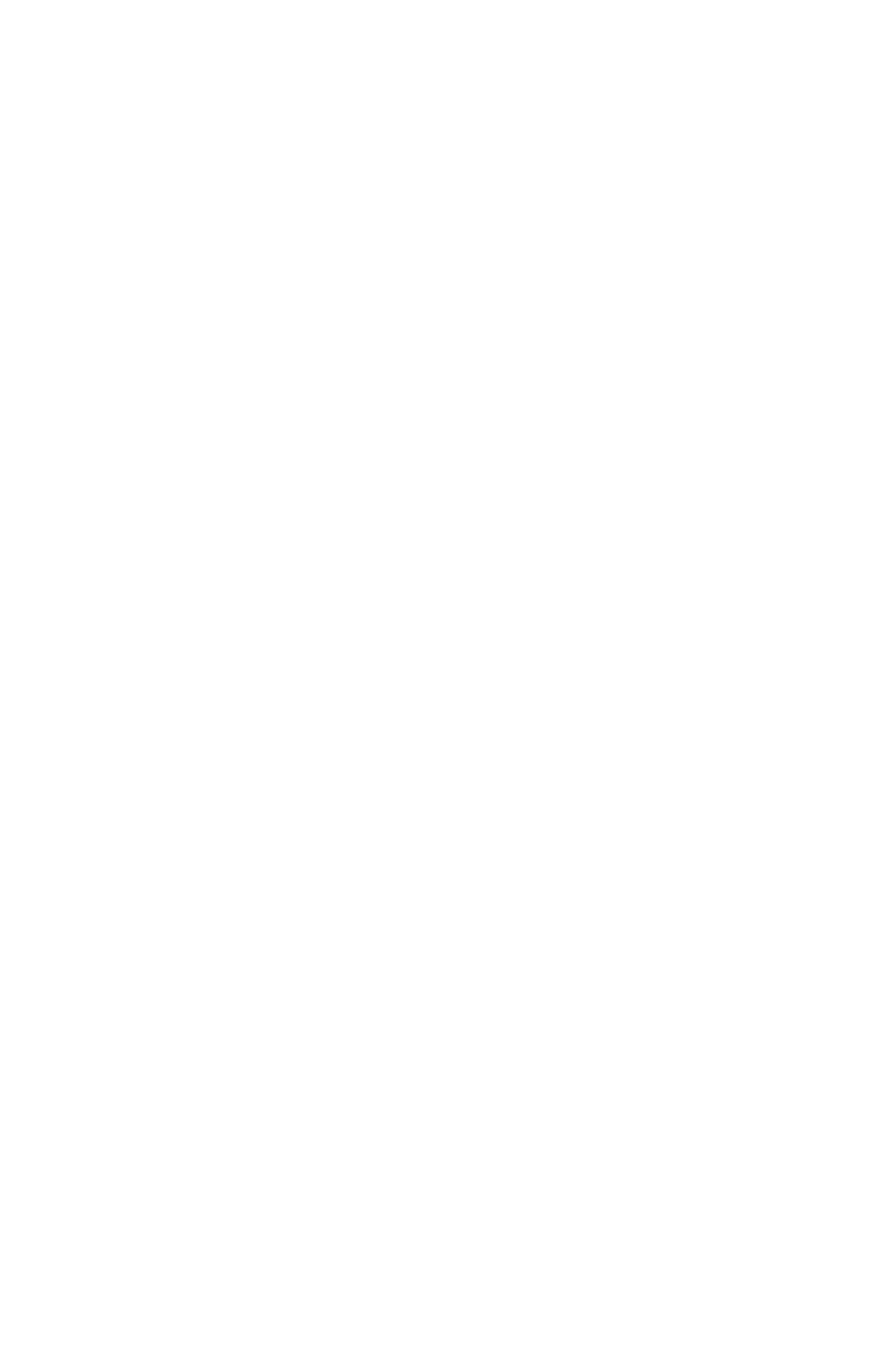# MUSICAL MANIFESTATION AMONG GOD'S PEOPLE

*J. Giner*

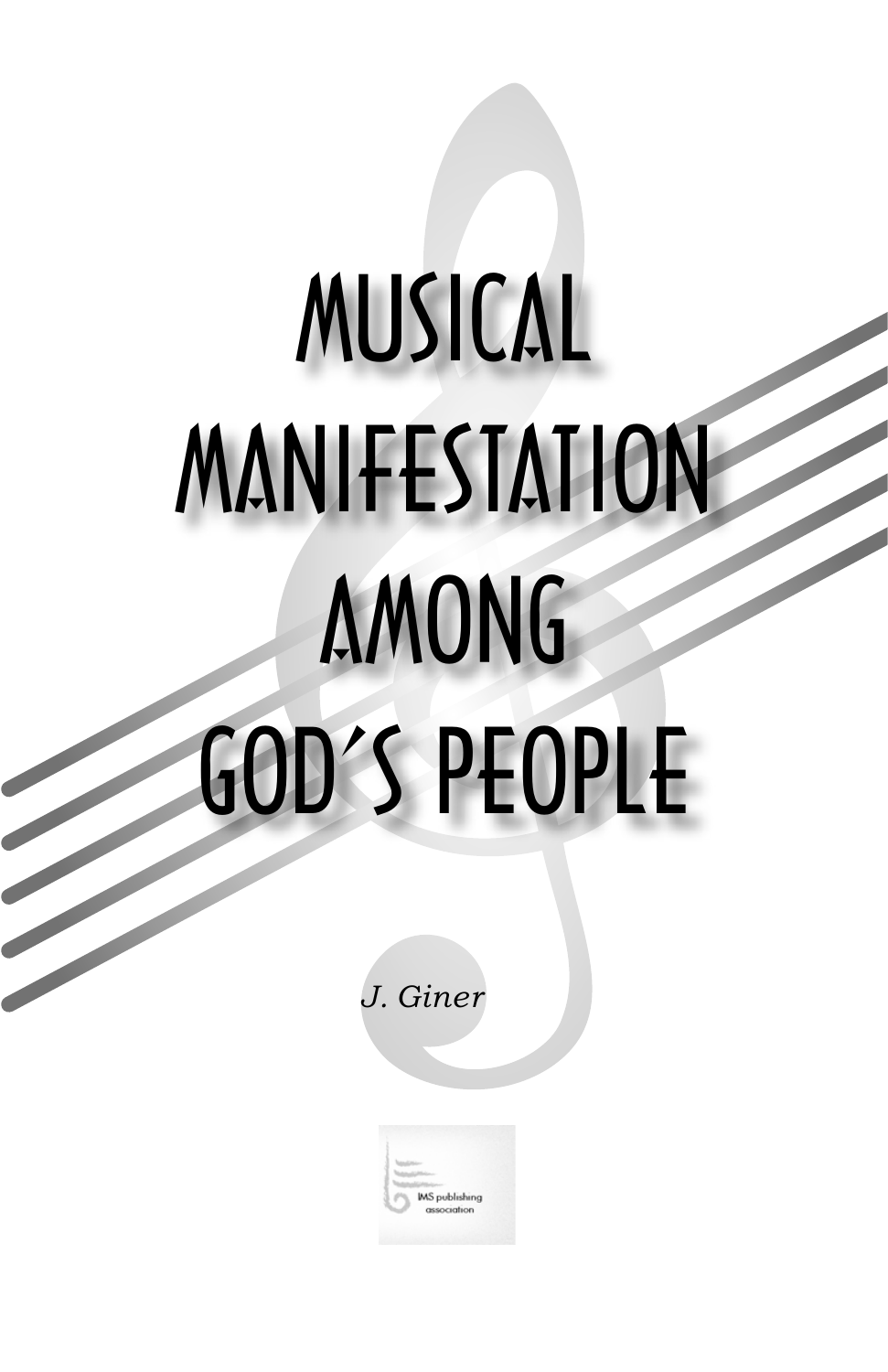Copyright © 2007 International Missionary Society, Seventh-day Adventist Church, Reform Movement, General Conference P.O. Box 39487 Downey, CA 90239-0487 USA

Copyright © 2007 IMS Publishing Association 12631 East Imperial Highway, Bldg. B, Suite 200-202 Santa Fe Springs, CA 90670dc USA Tel.: (+1) 562-863 7188 / Fax (+1) 562-863 7559 e-Mail: imssdarmgc@yahoo.com Web site: www.imssdarm.org

All rights reserved. No part of this book may be reproduced or transmitted in any form or by any means, electronic or mechanical, including photocopying and storage and retrieval systems, without permission in writing of the publisher.

Printed in California, USA IMS Publishing Association 2877 E. Florence Avenue Huntington Park, CA 90255-5751 **USA**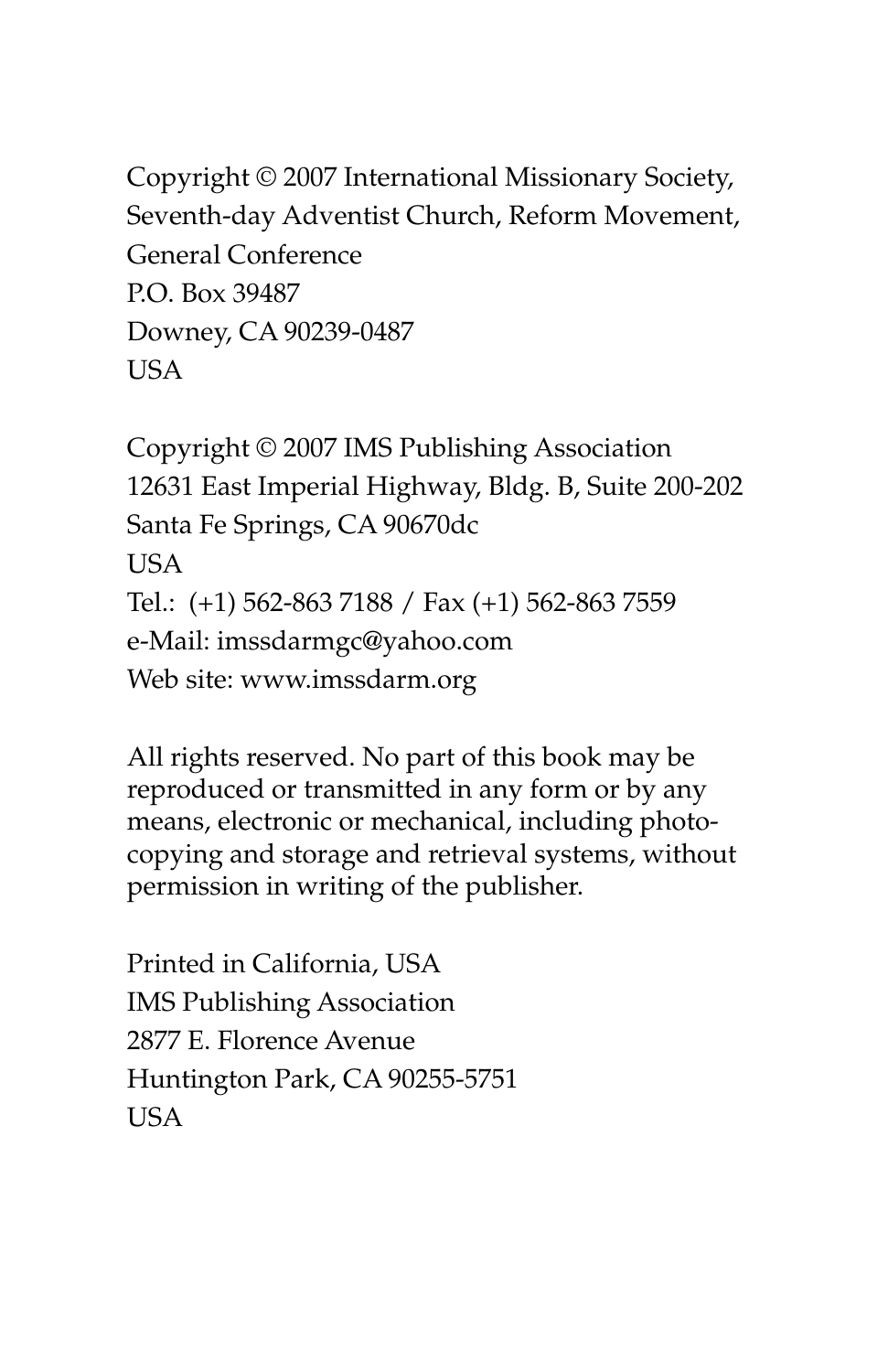Contents

|  | 1. It is an educational                                                               |  |
|--|---------------------------------------------------------------------------------------|--|
|  | 2. It helps us to overcome<br>discouragement, depression,<br>sadness and temptation25 |  |
|  | 3. It is a way of reaching                                                            |  |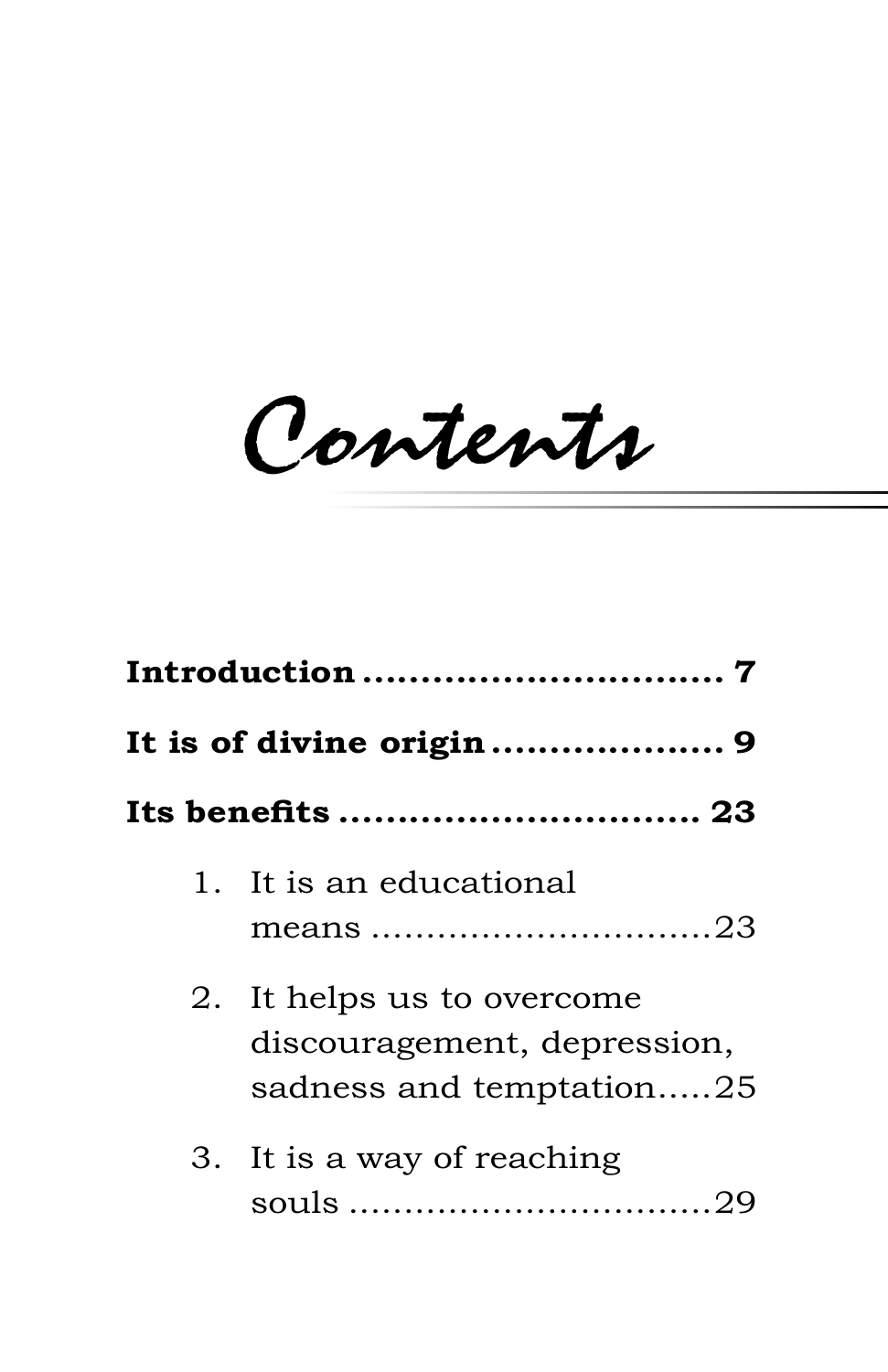| 4. It is a means to have<br>communion with God 33 |
|---------------------------------------------------|
| A powerful weapon<br>against evil 34              |
| What kind of music<br>should be used? 41          |
| Singing for the glory                             |
| a) Cheerful and apporpiate<br>for the occasion 44 |
| b) Musical instruments<br>may be used 45          |
| b) No shouting or jangling49                      |
| c) Clear and soft tones49                         |
| d) Correct pronounciation50                       |
| e) No theatrical acts 50                          |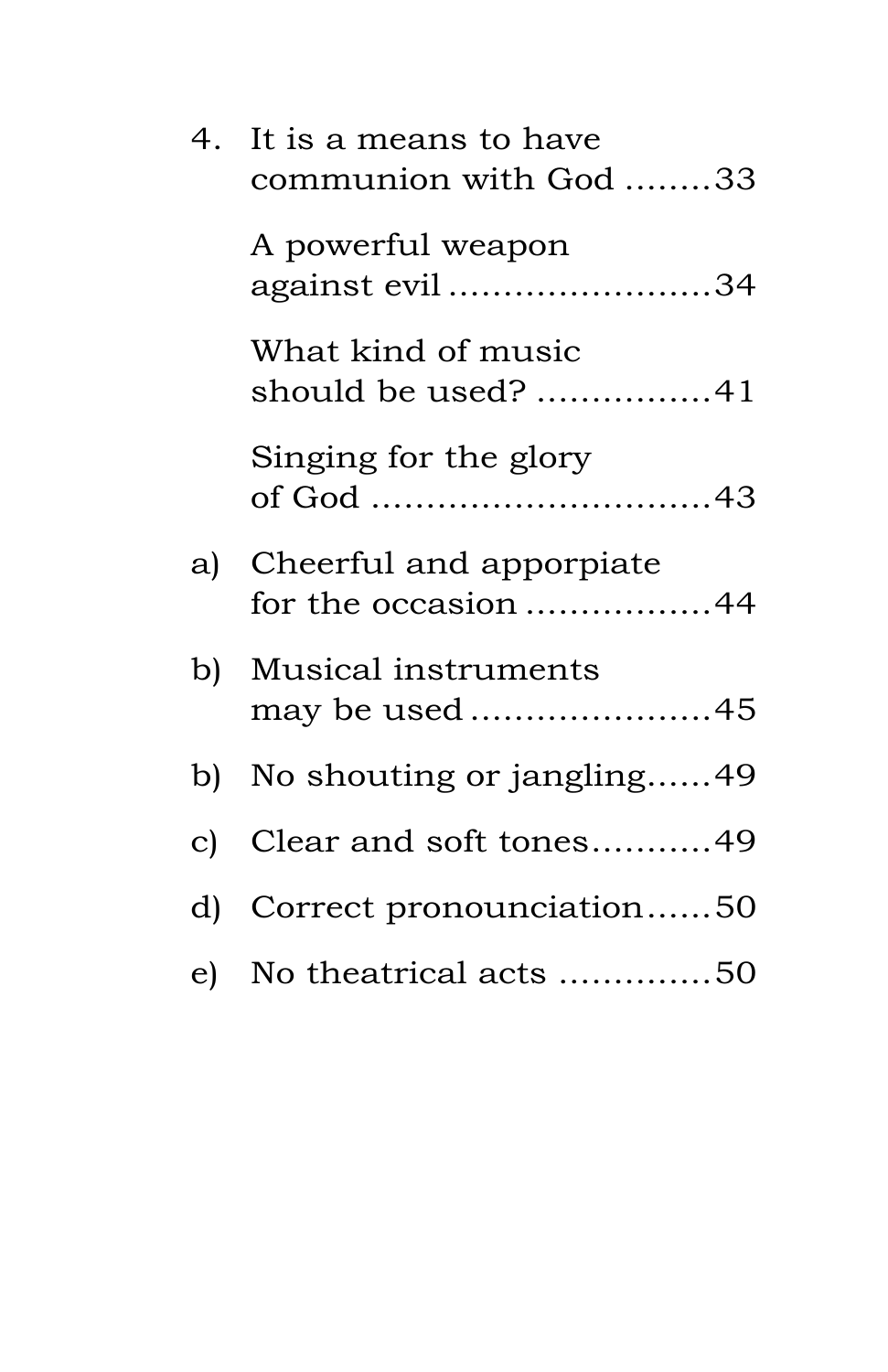

Introduction

If we made a worldwide inquiry to<br>find out what is the pastime or<br>hobby that people like the most,<br>without a doubt, the result would be f we made a worldwide inquiry to find out what is the pastime or hobby that people like the most, music, both instrumental and vocal. Music was and is to be found in all cultures; it is something inherent to man. It is heard everywhere, at all times of the day; in hospitals, in public transportation, in prisons, during political meetings and sports events, in the big department stores, in the

...Among God's People · 7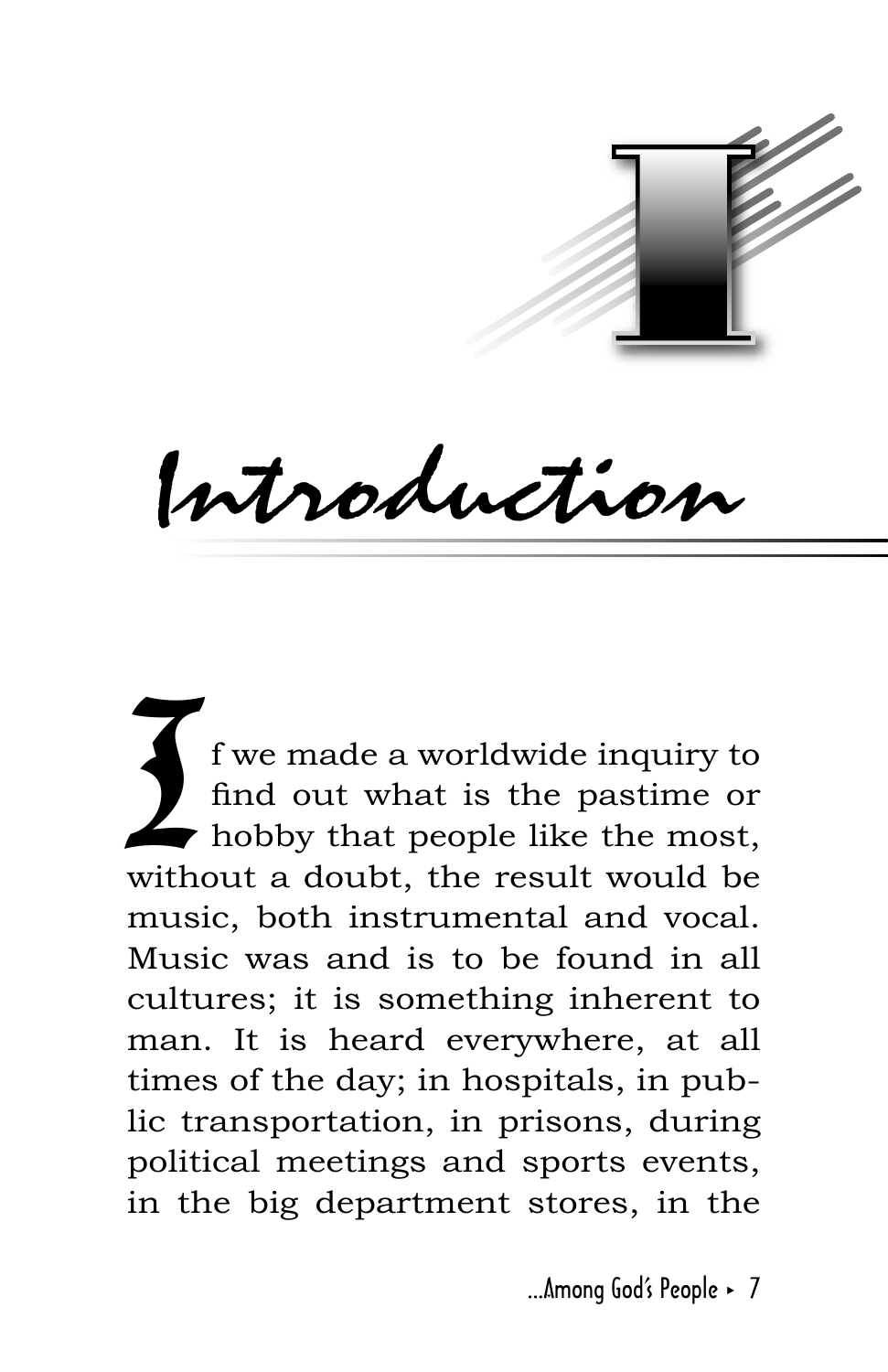doctor's waiting-room, in small workshops and in the big enterprises, in restaurants, colleges, popular celebrations, funerals, homes and even in church.

Music is part of our life, we could say it is an innate need in man; many aspects of man's existence could not be conceived without music. Have we ever thought what would our services be like if music were not played in them, or how would a wedding ceremony be like without music? What about a social gathering without joyful songs? It would not be the same! As the well-known Spanish writer Concepción Arenal says, *"Music is a voice that finds an echo in every soul and it seems to be an echo of all voices."*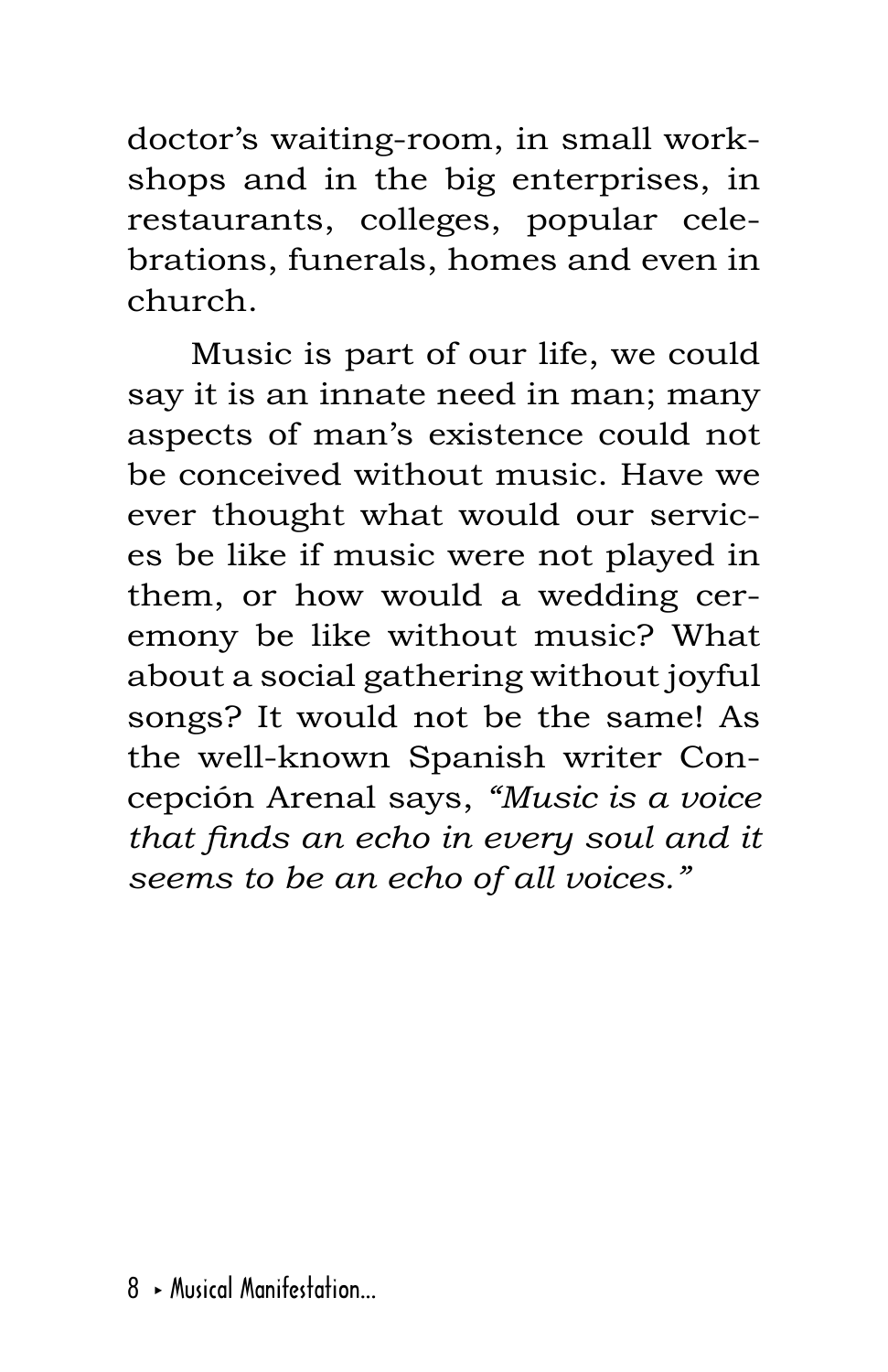

It is of divine origin

Usic is a gift from heav-<br>en. The Spirit of Prophe-<br>cy says it is of "heavenly en. The Spirit of Prophecy says it is of *"heavenly origin"*. *"Music is of heavenly origin. There is great power in music. It was music from the angelic throng that thrilled the hearts of the shepherds on Bethlehem's plains and swept round the world. It is in music that our praises rise to Him who is the embodiment of purity and harmony. It is with music* 

...Among God's People · 9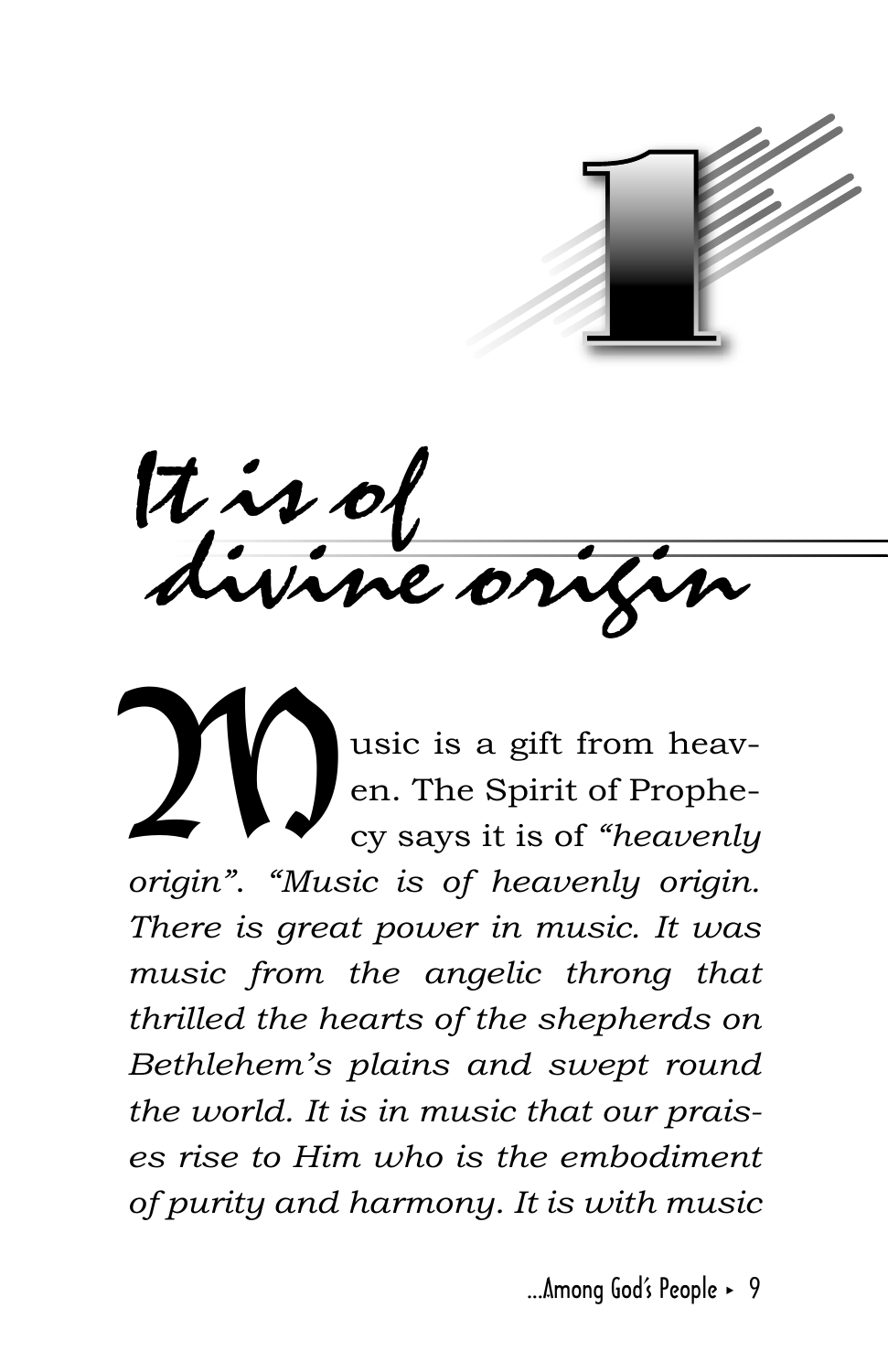*and songs of victory that the redeemed shall finally enter upon the immortal reward.* 

*"There is something peculiarly sacred in the human voice. Its harmony and its subdued and heaven-inspired pathos exceeds every musical instrument. Vocal music is one of God's gifts to men, an instrument that cannot be surpassed or equaled when God's love abounds in the soul. Singing with the spirit and the understanding also is a great addition to devotional services in the house of God*." (3SM 335).

It is obvious that since the origin of music is found in God, He also rejoices over His people with singing of such a beauty that humans will not be able to perceive until they are in heaven (Zeph. 3:17). *"We learn from the Word that there is joy among the angels of heaven over one repentant sinner and that the Lord rejoices over His church with singing."* (ML 238).

The angels also praise the Lord with singing and instrumental music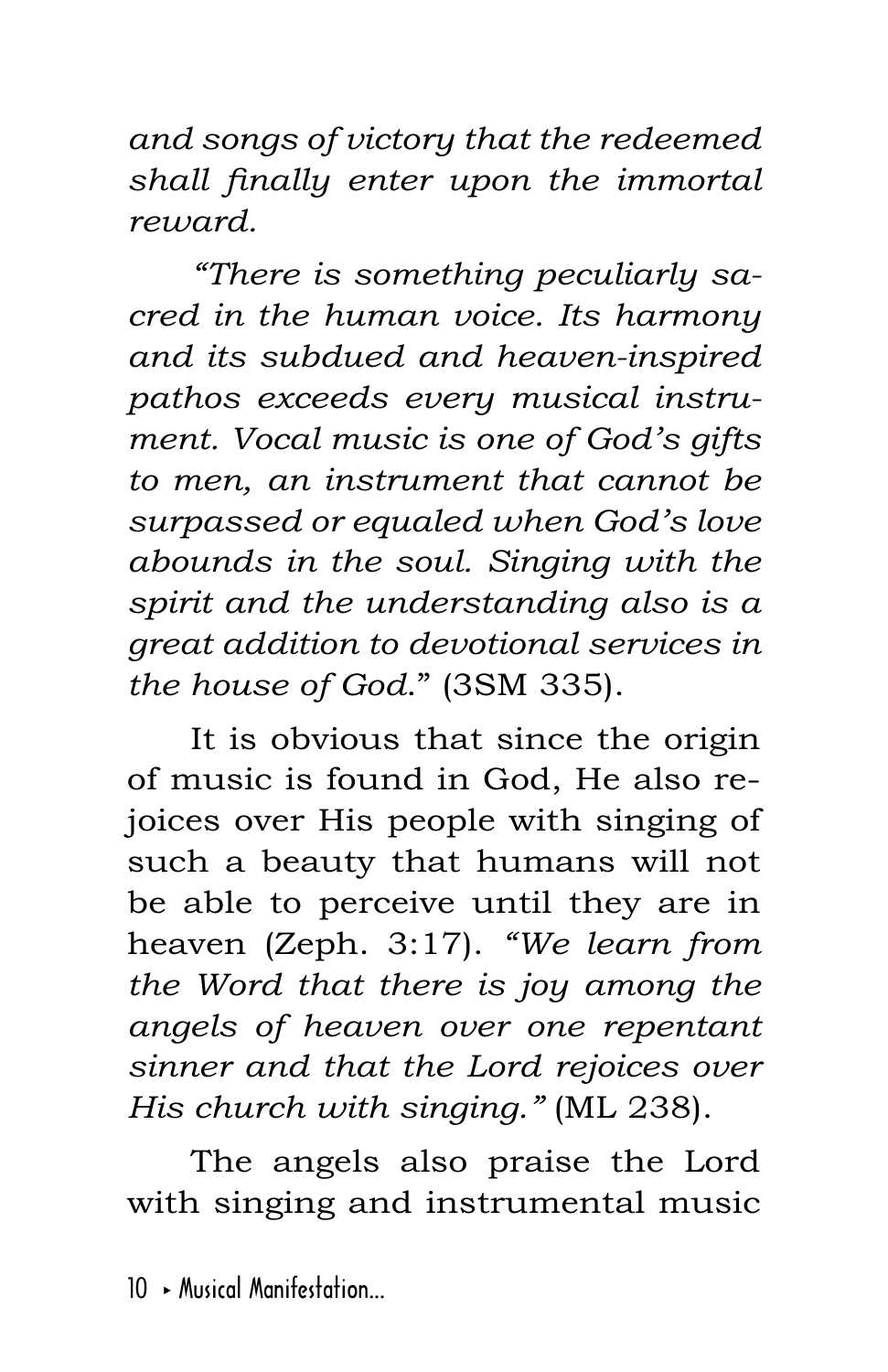and sometimes their voice has been heard upon the earth (Luke 2:8-15): *"Music forms a part of God's worship in the courts above."* (Ev, 507). "*Cherubim and seraphim, and the unnumbered hosts of all the unfallen worlds, sang anthems of praise to God and the Lamb when this triumph was assured. They rejoiced that the way of salvation had been opened to the fallen race and that the earth would be redeemed from the curse of sin. How much more should those rejoice who are the objects of such amazing love!"* (MB, 104). There will be special music and singing when the redeemed of all times will return to the heavenly home, *"In that day the redeemed will shine forth in the glory of the Father and the Son. The angels, touching their golden harps, will welcome the King and His trophies of victory--those who have been washed and made white in the blood of the Lamb. A song of triumph shall peal forth, filling all heaven. Christ has conquered. He enters the heavenly courts, accompanied by*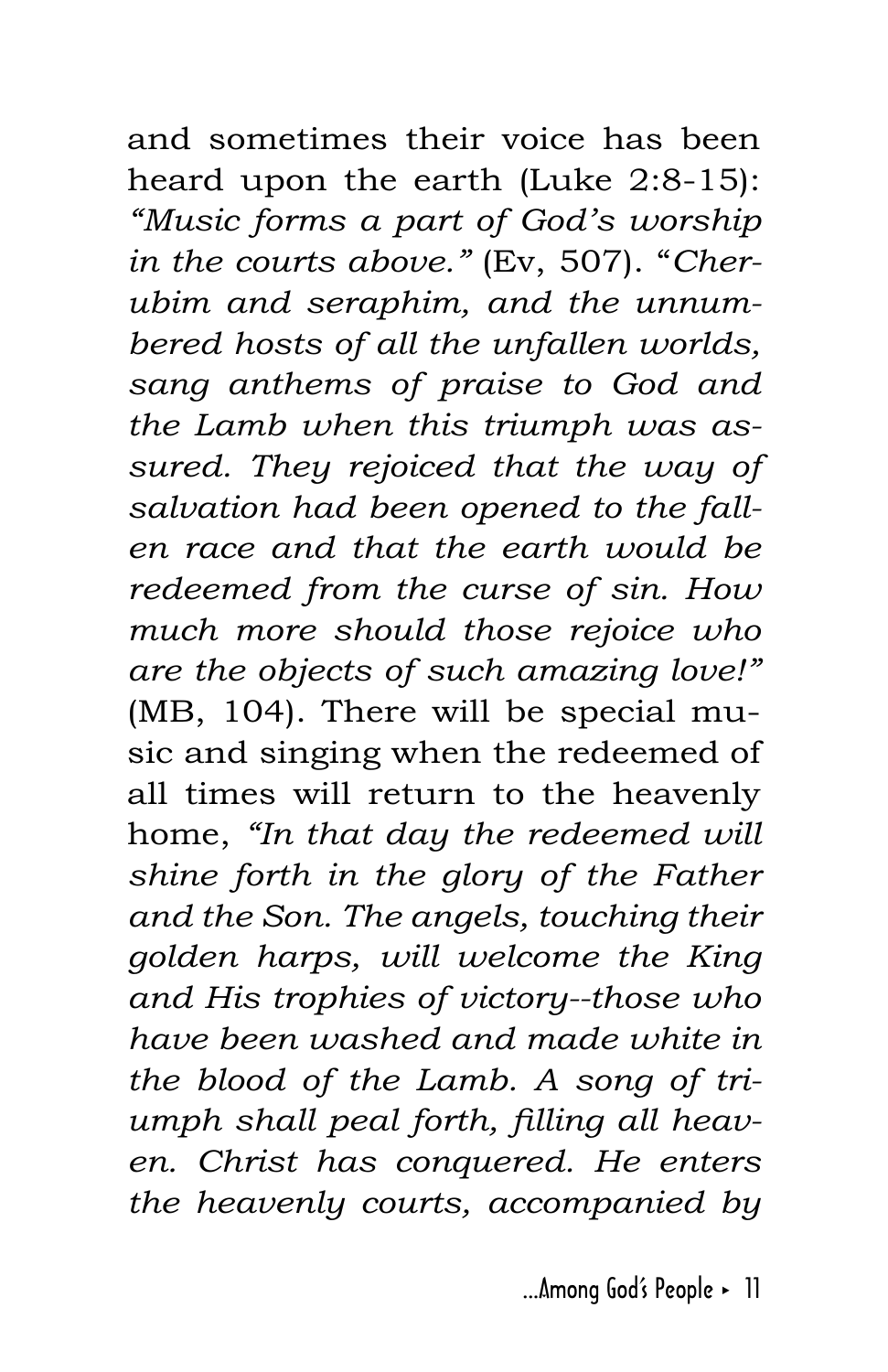*His redeemed ones, the witnesses that His mission of suffering and sacrifice has not been in vain."* (AH, 550). And the 144.000 will sing their experiences on the sea of glass. (Rev. 14:1-3).

Music, in all its forms, vocal, instrumental, religious, profane, beneficial, harmful is present in the Bible from the beginning to the end. We can also find a precedent that proves that music existed before God created the world, even before the existence of sin. In Ezekiel 28:12,13, we read the following, *"Thou sealest up the sum, full of wisdom, and perfect in beauty. Thou hast been in Eden the garden of God; every precious stone [was] thy covering,… the workmanship of thy tabrets and of thy pipes was prepared in thee in the day that thou wast created.".* 

This is the story of the creation of Lucifer, the angel that later on rebelled against God. Before evil was introduced in the universe, wonderful harmonious and extremely attractive notes that proceeded from the instru-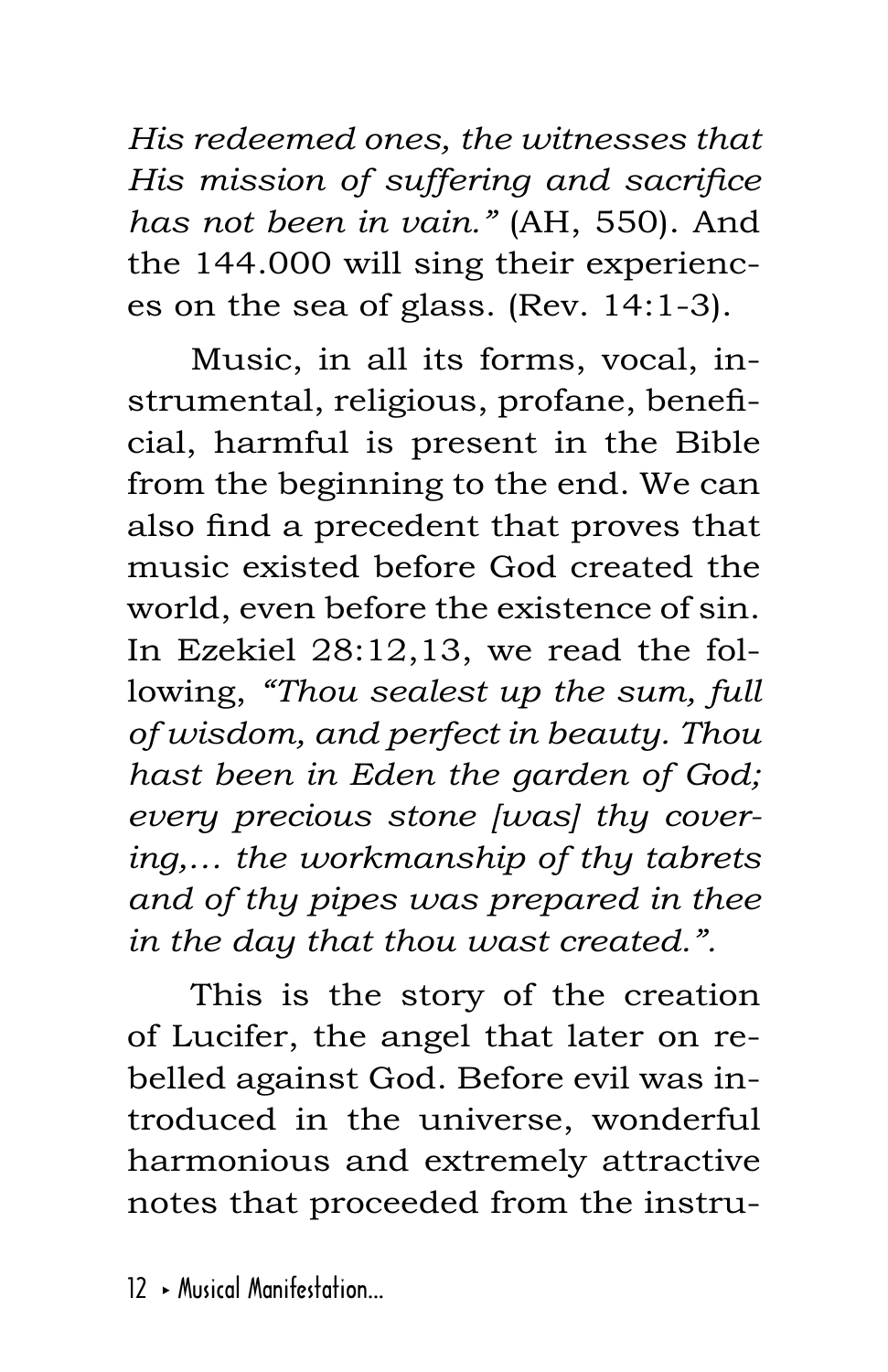ments played by the holy angels filled the heavenly court. At the foundation of this world, *"when the morning stars sang together, and all the sons of God shouted for joy"* (Job 38:7) Adam and Eve had also the privilege to receive the sacred gift of music.

The Israelites sang and played musical instruments during their long pilgrimage in the wilderness. On the one hand, when singing accompanied by music was repeated, it imprinted in their minds precious spiritual lessons and motivated them, sweetened their journey and strengthened their faith. Music was also present in their many ritual or ceremonial performances,as we shall see further on.

*"Moses directed the Israelites to set the words of the law to music. While the older children played on instruments, the younger ones marched, singing in concert the song of God's commandments. In later years they retained in their minds the words of the law which they learned during childhood.*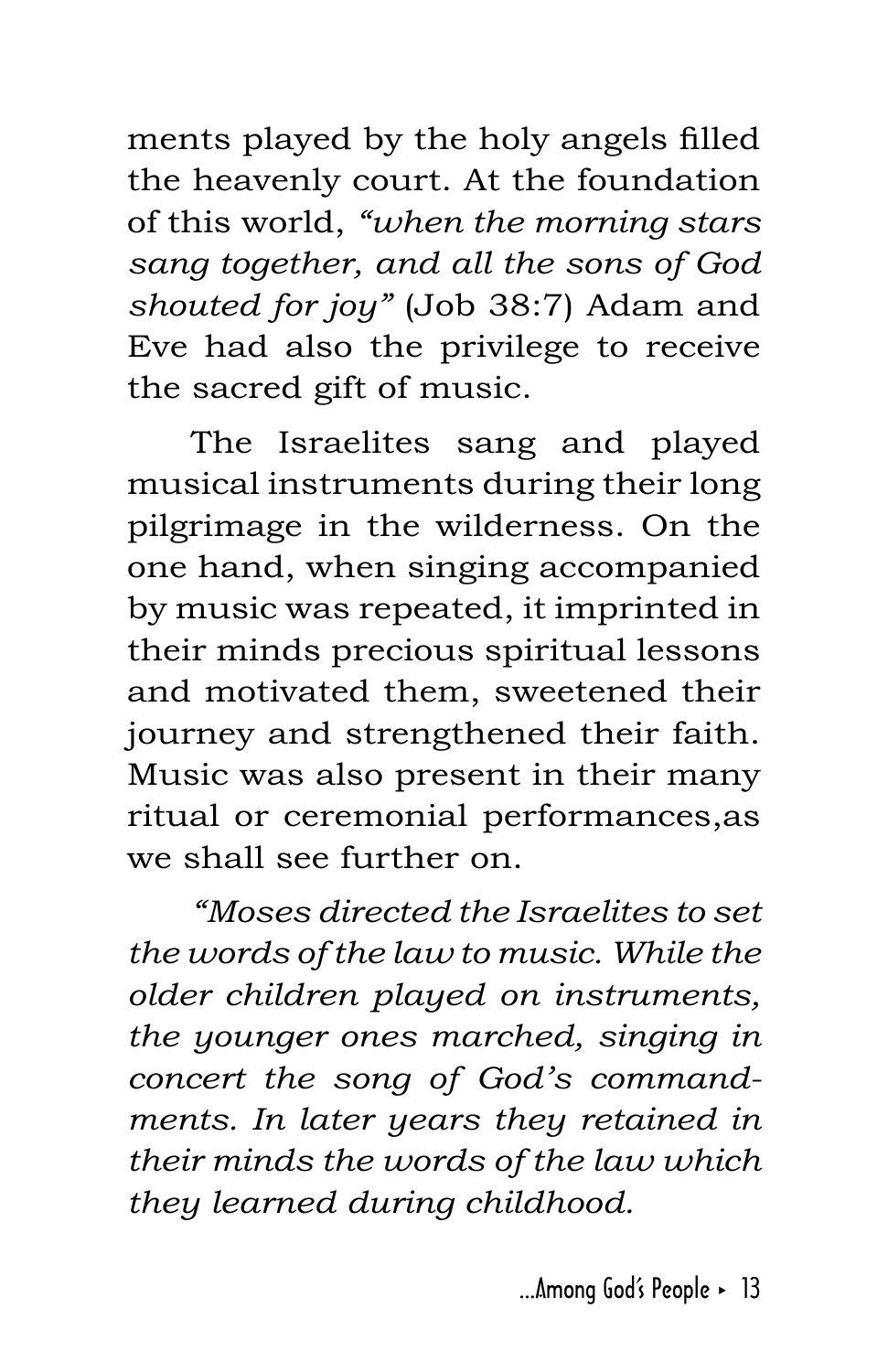*"If it was essential for Moses to embody the commandments in sacred song, so that as they marched in the wilderness, the children could learn to sing the law verse by verse, how essential it is at this time to teach our children God's Word! Let us come up to the help of the Lord, instructing our children to keep the commandments to the letter. Let us do everything in our power to make music in our homes, that God may come in."* (Ev, 500).

"As the people journeyed through the wilderness, many precious lessons were fixed in their minds by means of song. At their deliverance from Pharaoh's army the whole host of Israel had joined in the song of triumph. Far over desert and sea rang the joyous refrain, and the mountains re-echoed the accents of praise, 'Sing ye to the Lord, for He hath triumphed gloriously.' Exodus 15:21. Often on the journey was this song repeated, cheering the hearts and kindling the faith of the pilgrim travelers. The commandments as given from Sinai, with prom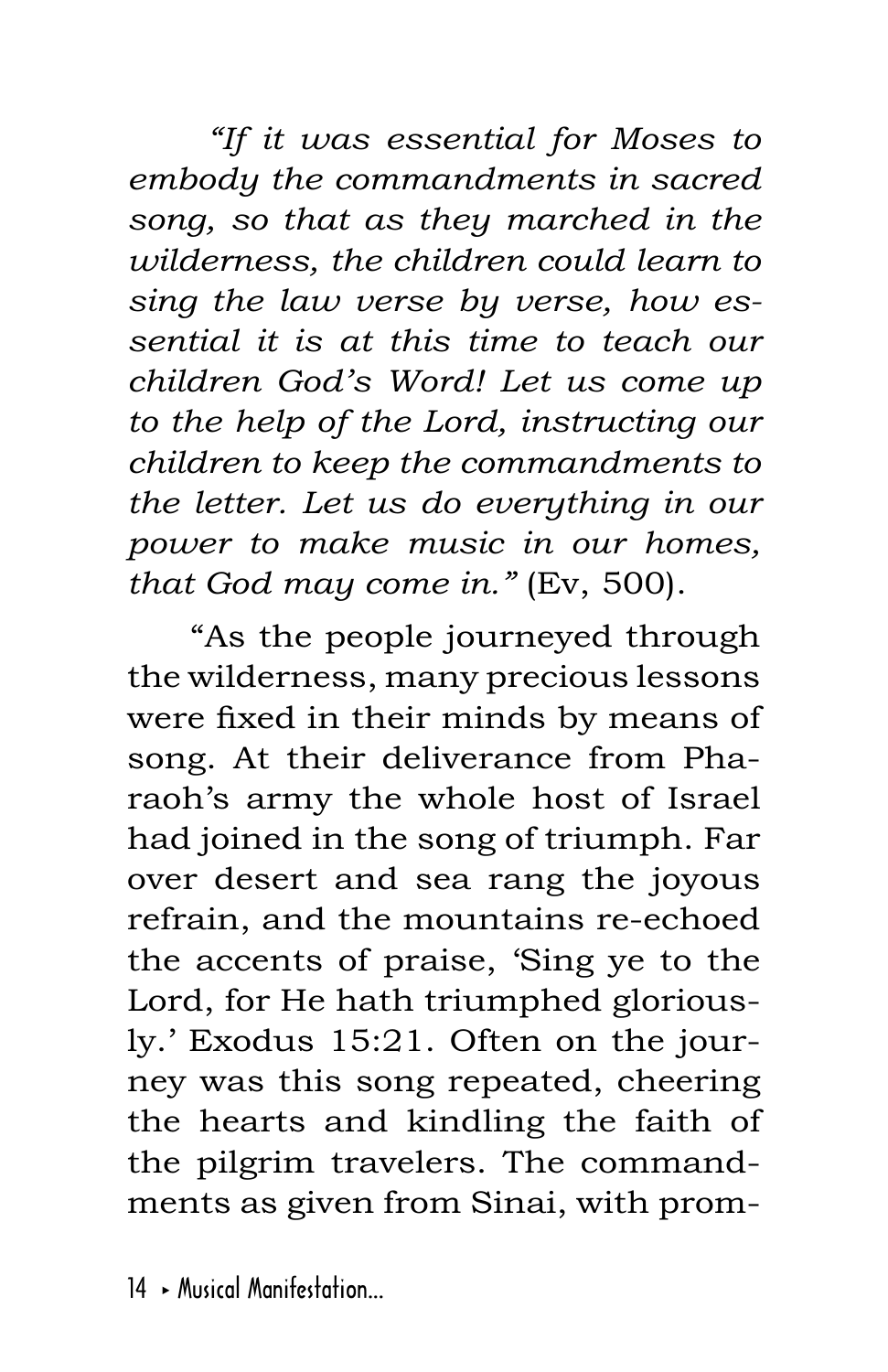ises of God's favor and records of His wonderful works for their deliverance, were by divine direction expressed in song, and were chanted to the sound of instrumental music, the people keeping step as their voices united in praise."

*"Thus their thoughts were uplifted from the trials and difficulties of the way, the restless, turbulent spirit was soothed and calmed, the principles of truth were implanted in the memory, and faith was strengthened. Concert of action taught order and unity, and the people were brought into closer touch with God and with one another"* (Ed, 39).

*"As a means of education an important place was filled by the feasts of Israel... But three times a year seasons were appointed for social intercourse and worship.... The songs that had cheered the wilderness wandering were sung. God's commandments were chanted, and, bound up with the blessed influences of nature and of*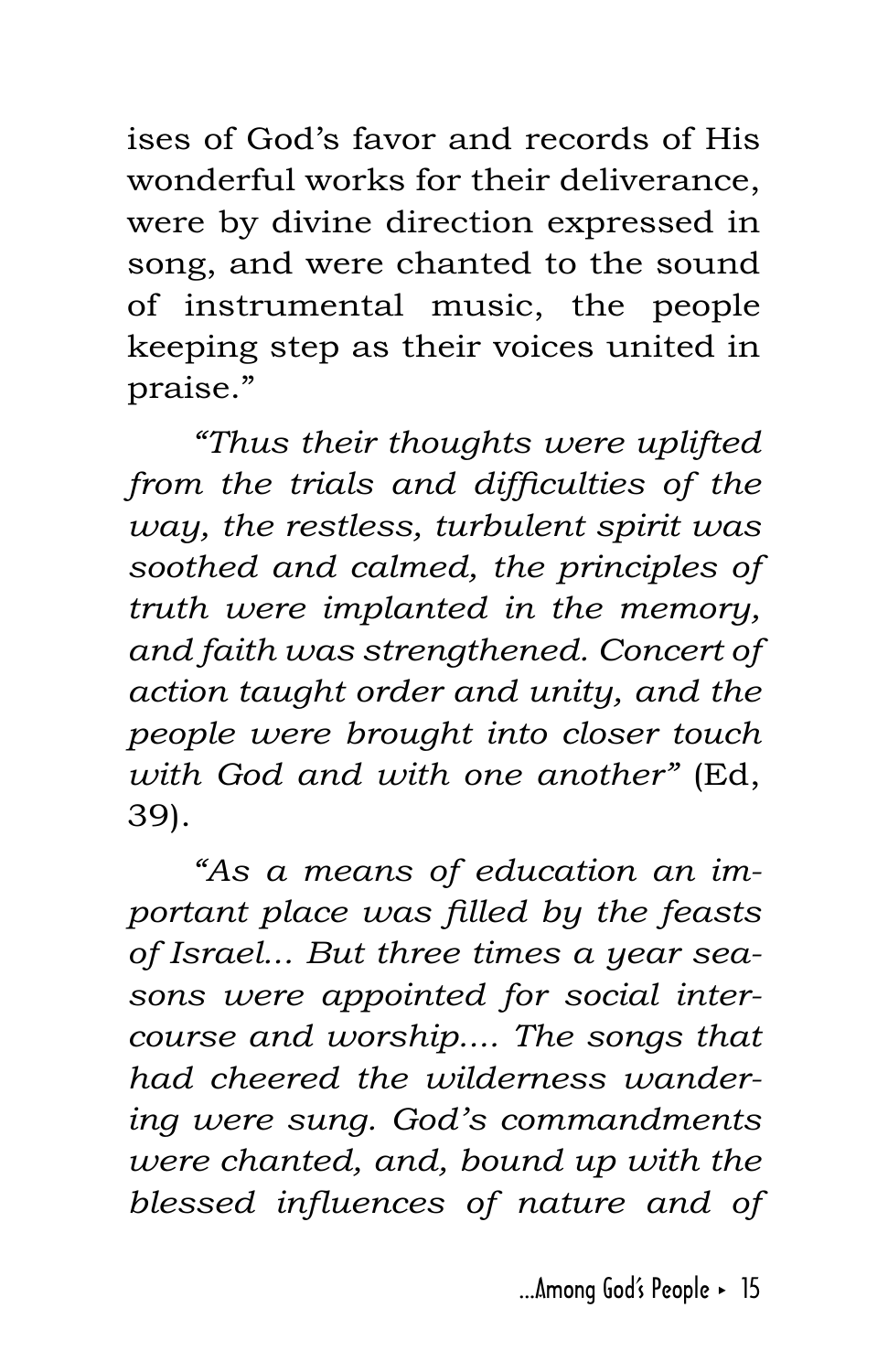*kindly human association, they were forever fixed in the memory of many a child and youth."* (Ed, 41).

The first hymn registered in the Bible is found in Exodus chapter 15. When the Israelites were delivered from the Egyptians who were persecuting them, Moses and the children of Israel sang a song of thanksgiving and praise to God who had worked such a great miracle for them. The mothers of Israel taught their children, in songs, the precepts of the Law as well as prayer and the lessons from the Scriptures.

David, the psalmist, also knew this gift of heavenly origin and he used it to glorify God and for the benefit of souls. Who does not know psalms 23 and 1? What about psalm 51, that is a composition after David's experience when he fell in sin, his repentance and his trust in God's forgiveness? *"The fiftyfirst psalm is an expression of David's repentance, when the message of reproof came to him from God:... Thus in*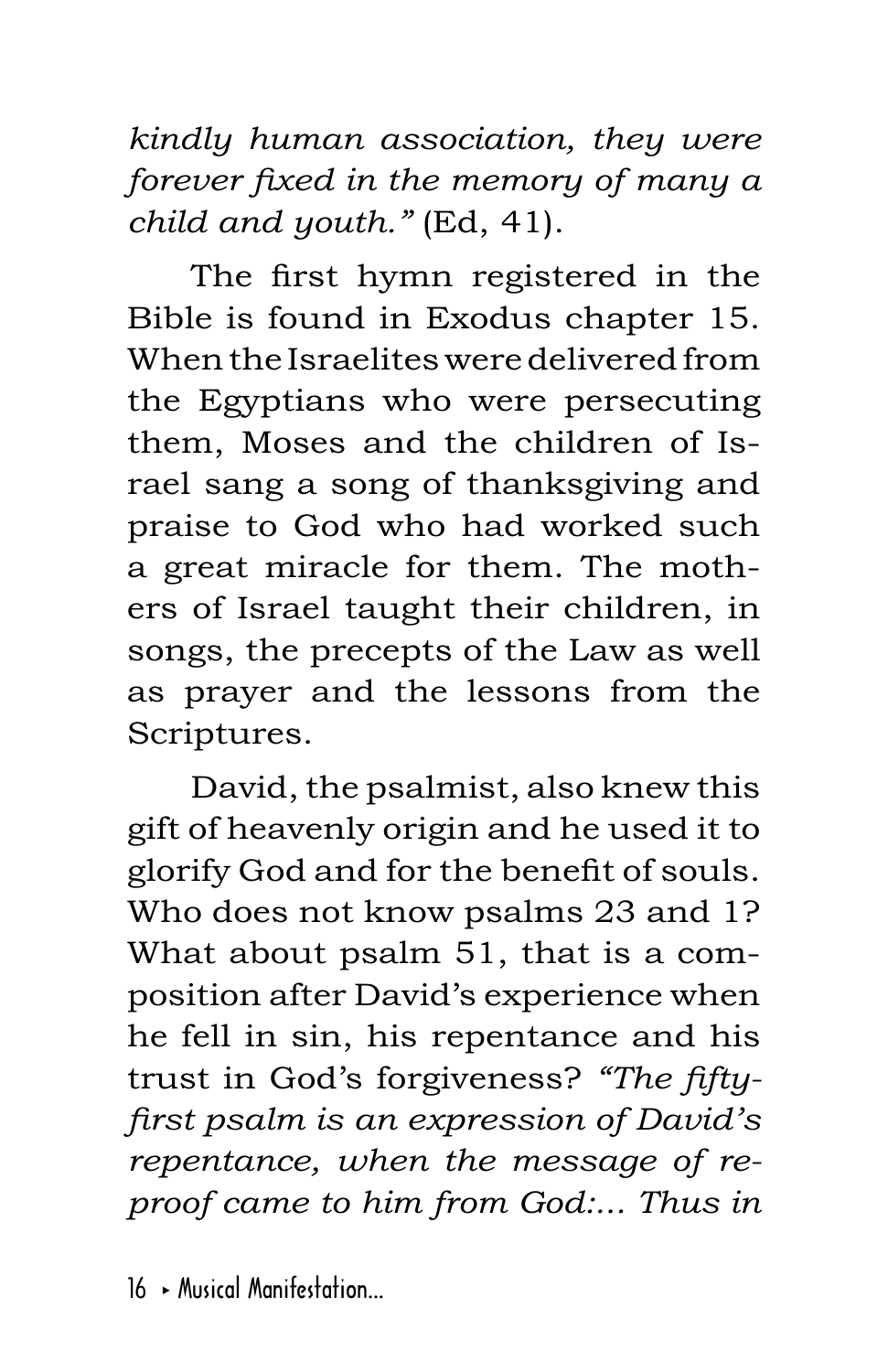*a sacred song to be sung in the public assemblies of his people, in the presence of the court--priests and judges, princes and men of war--and which would preserve to the latest generation the knowledge of his fall, the king of Israel recounted his sin, his repentance, and his hope of pardon through the mercy of God."* (PP, 725).

*"In the hour of his darkest trial David's heart was stayed upon God, and he sang."* (PP, 742).

David calmed king Saul in his moments of rage, by skillfully playing his harp, *"Those who witnessed these strange exhibitions in Saul recommended to him music, as calculated to have a soothing influence upon his mind when thus distracted. In the providence of God, David was brought to his notice as a skillful musician…. David's skillful playing upon the harp soothed the troubled spirit of Saul. As he listened to the enchanting strains of music, it had an influence to dispel* 

...Among God's People · 17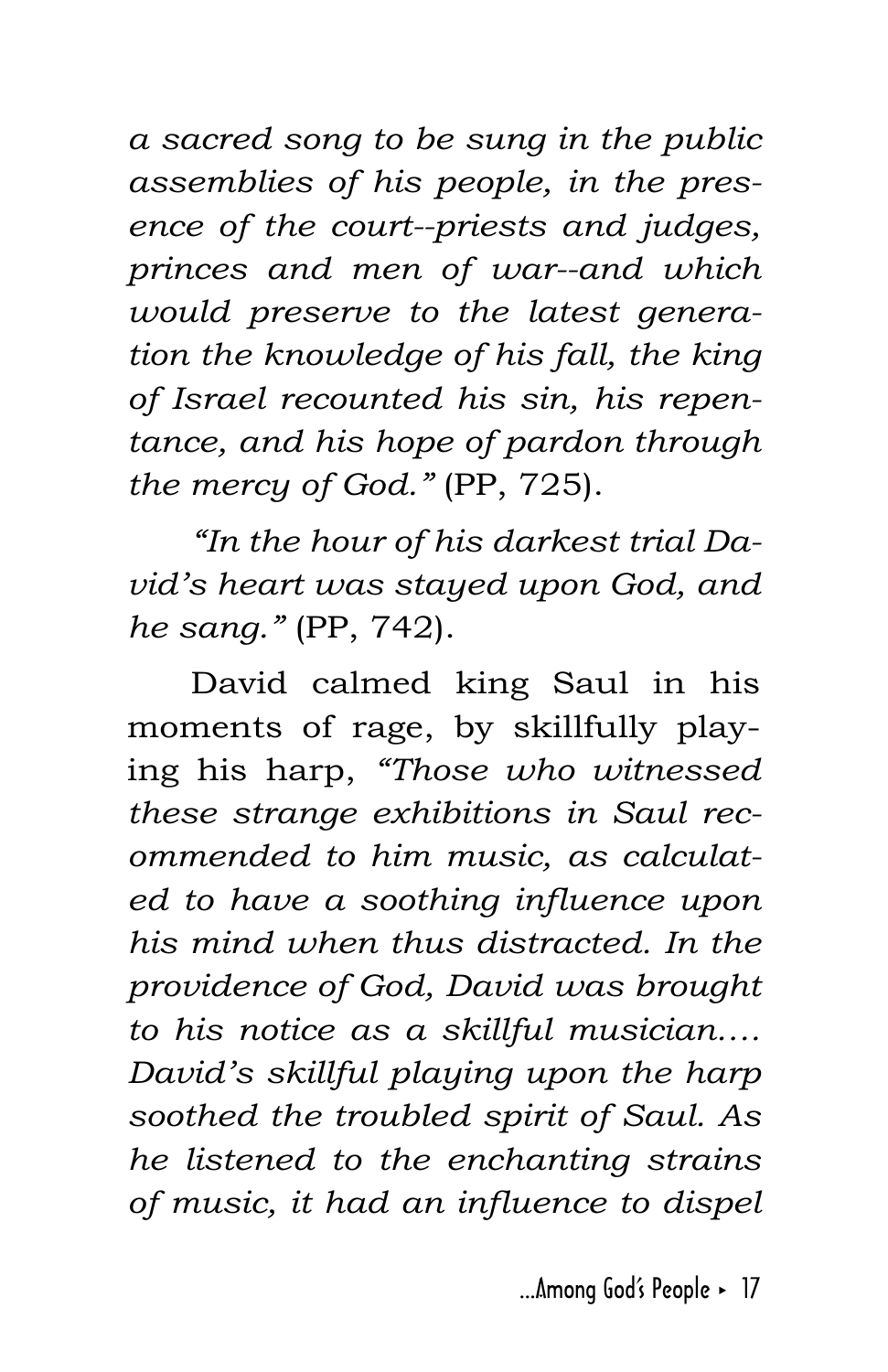*the gloom which had settled upon him, and to bring his excited mind into a more rational, happy."* (1Sp 368).

We can surely state that the music that accompanied those inspired texts was wonderful. Many of the Hebrew religious services and festivities were seasoned with the sound of instrumental music and the songs of the Levites.

*"The service of song was made a regular part of religious worship, and David composed psalms, not only for the use of the priests in the sanctuary service, but also to be sung by the people in their journeys to the national altar at the annual feasts. The influence thus exerted was far-reaching, and it resulted in freeing the nation from idolatry. Many of the surrounding peoples, beholding the prosperity of Israel, were led to think favorably of Israel's God, who had done such great things for His people."* (PP, 711).

The birth of our Lord Jesus Christ was announced with the songs of an-

 $18 \times$  Musical Manifestation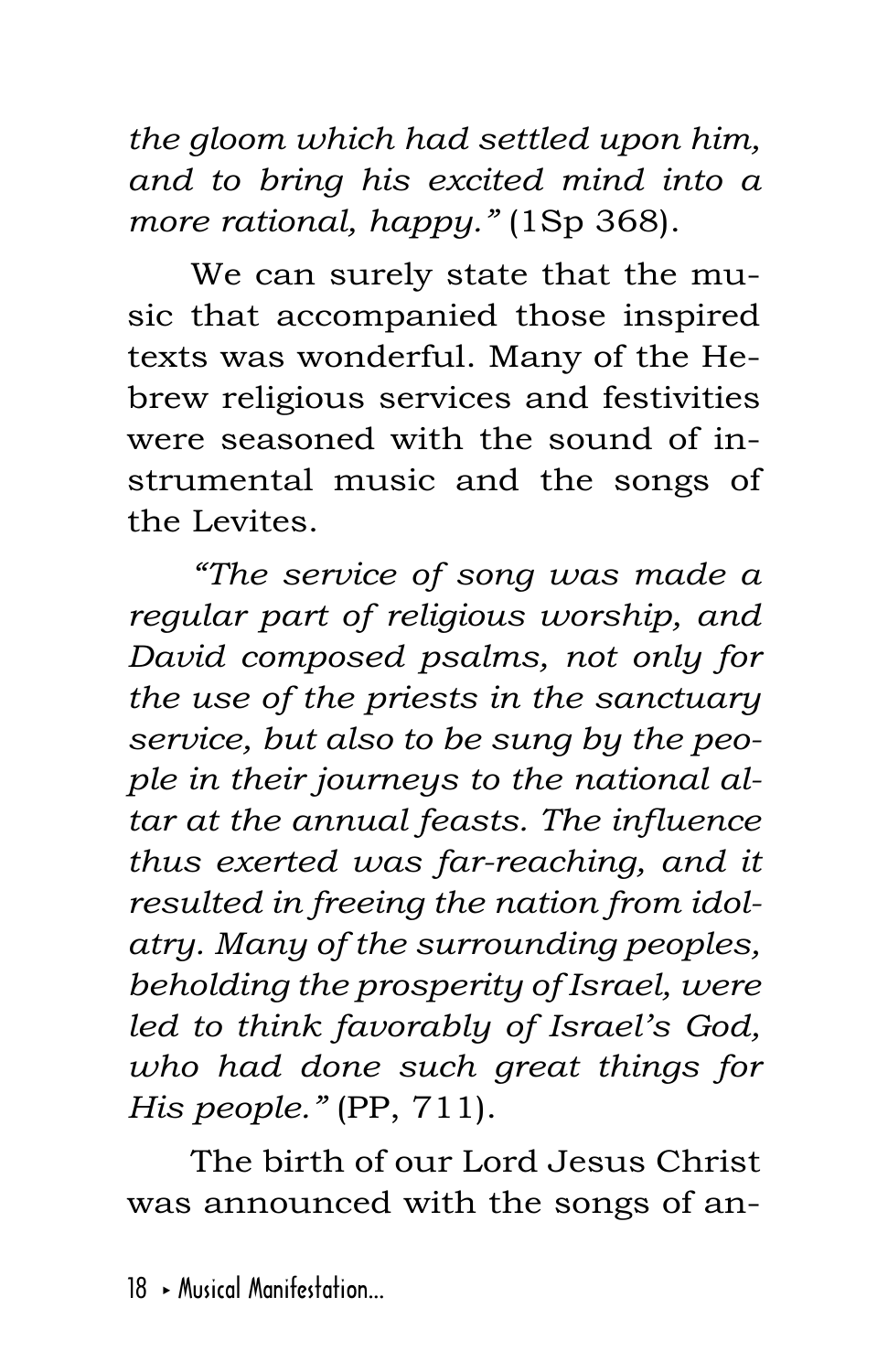gels (Luke 2:13,14), and our Saviour also sang all along His life and ministry, *"[Christ] With the voice of singing He welcomed the morning light. With songs of thanksgiving He cheered His hours of labor and brought heaven's gladness to the toilworn and disheartened."* (MH, 52).

Jesus knew the powerful effect of spiritual music since childhood and in many occasions He was heard singing to His Father, specially when He was tempted by the enemy or He sang in order to help people, *"When Christ was a child like these children here, He was tempted to sin, but He did not yield to temptation. As He grew older He was tempted, but the songs His mother had taught Him to sing came into His mind, and He would lift His voice in praise. And before His companions were aware of it, they would be singing with Him. God wants us to use every facility which Heaven has provided for resisting the enemy.*" (Ev, 498).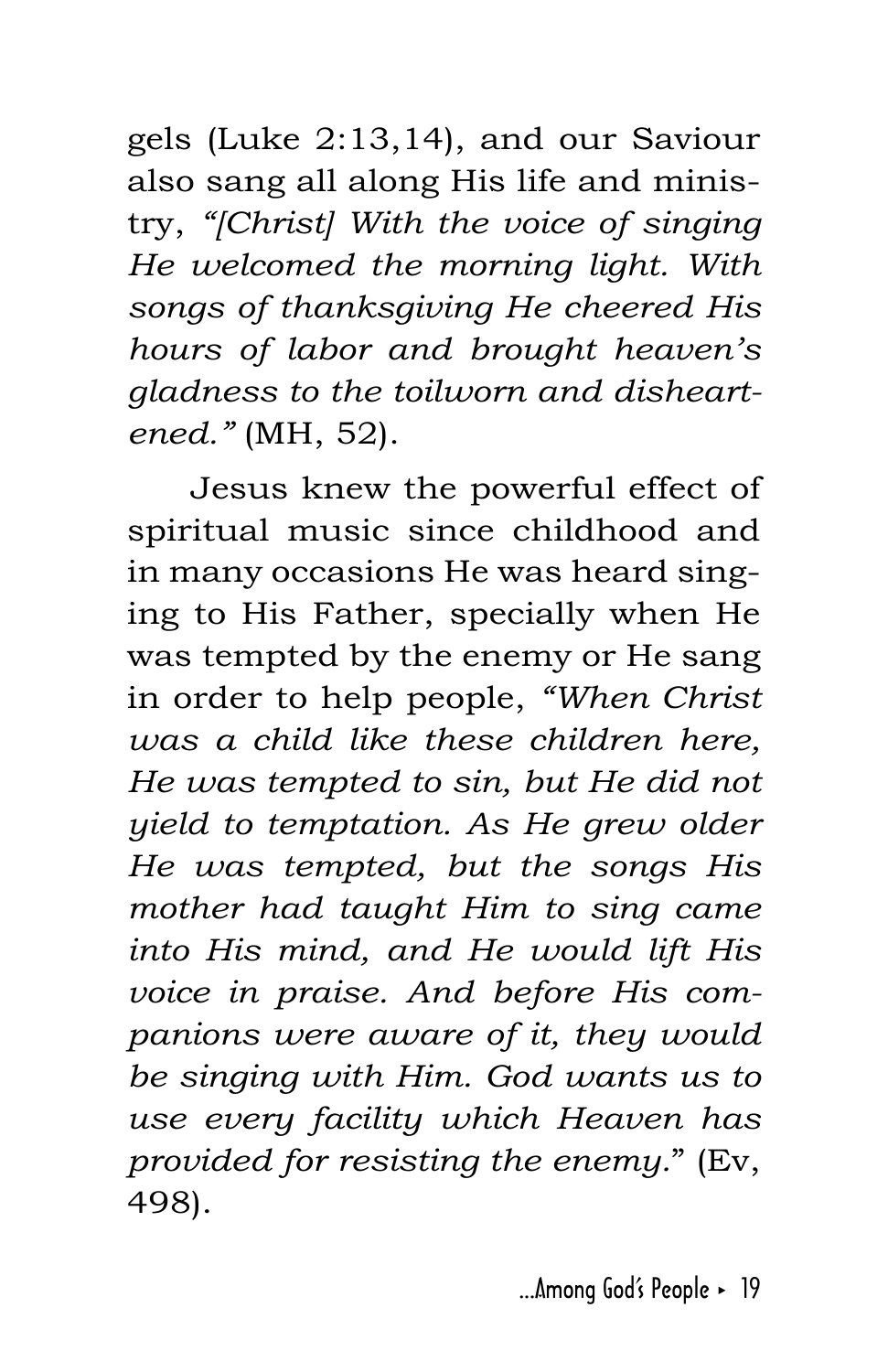*"Often He expressed the gladness of His heart by singing psalms and heavenly songs. Often the dwellers in Nazareth heard His voice raised in praise and thanksgiving to God. He held communion with heaven in song; and as His companions complained of weariness from labor, they were cheered by the sweet melody from His lips. His praise seemed to banish the evil angels, and, like incense, fill the place with fragrance. The minds of His hearers were carried away from their earthly exile, to the heavenly home."*  (DA, 73).

In the evening, at the paschal meal, short before He was betrayed and delivered to death, He sang psalms 113 and 116, according to the information in the Spirit of Prophecy. The apostles often sang with their Master. (Matth. 26:30). After His death, when He came out of the grave victoriously *"the angel host bow low in adoration before the Redeemer, and welcome Him with songs of praise."* (DA, 779).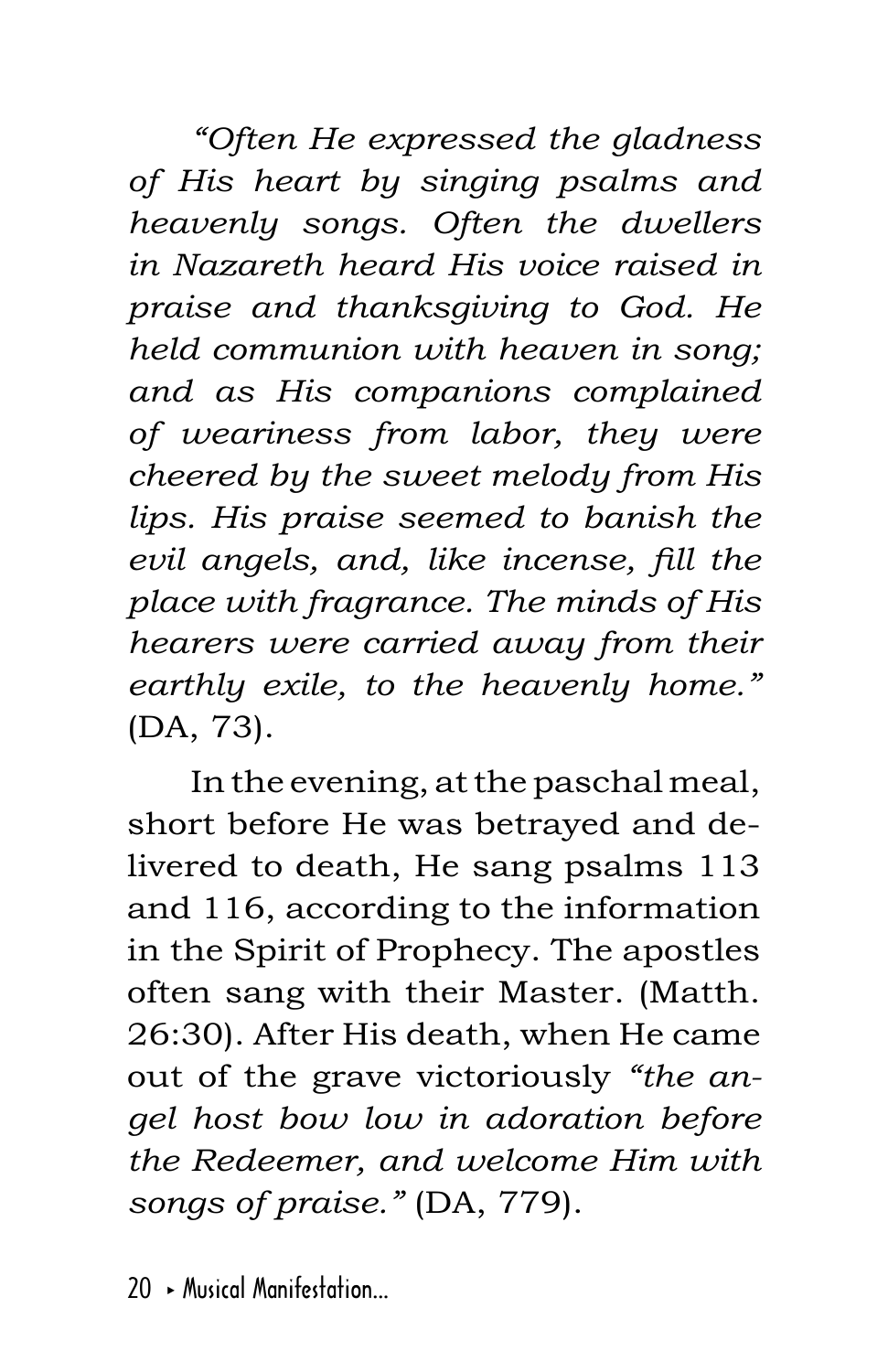Christian songs have their origin in Hebrew music and they were brought to Europe for the proclamation of the gospel. At least the main part of Gregorian hymns had their origin in the ancient music of Israel. Later on, music sung in many voices was propagated in the old world and thereof come many of the hymns we sing in our churches today. This style of hymns is found practically in all Christian denominations.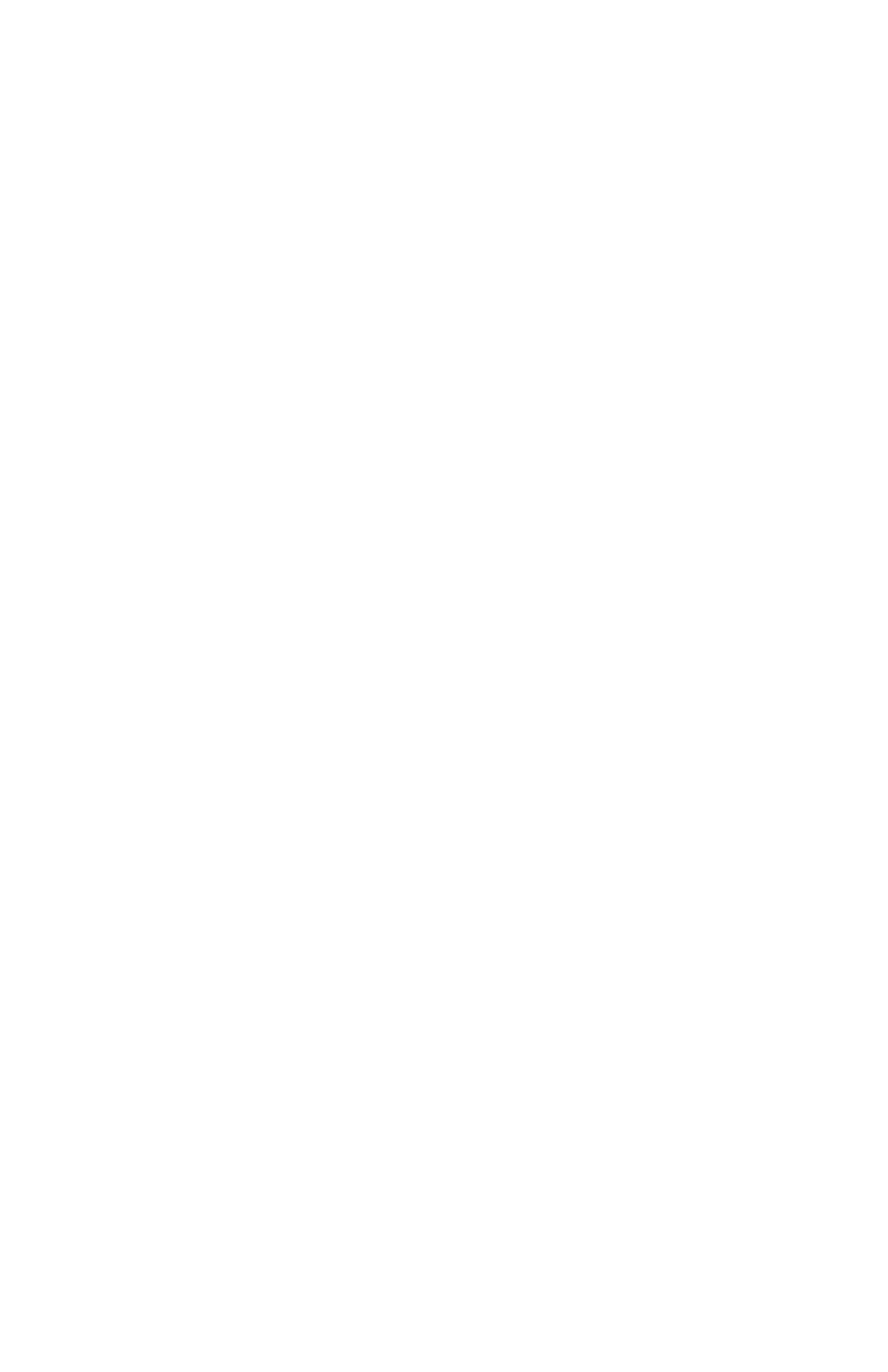

Its benefits

 $\sum_{i \in \mathcal{I}}$ f used properly, music produces positive effect upon our body and spirit. Sister White says, *"There is great power in music."* (3SM, 334). Let's us see some of these benefits:

### **1. It is an educational means**

Surely the reader has had the experience of learning some psalms, or any other part of the Bible by heart putting music to it and singing it or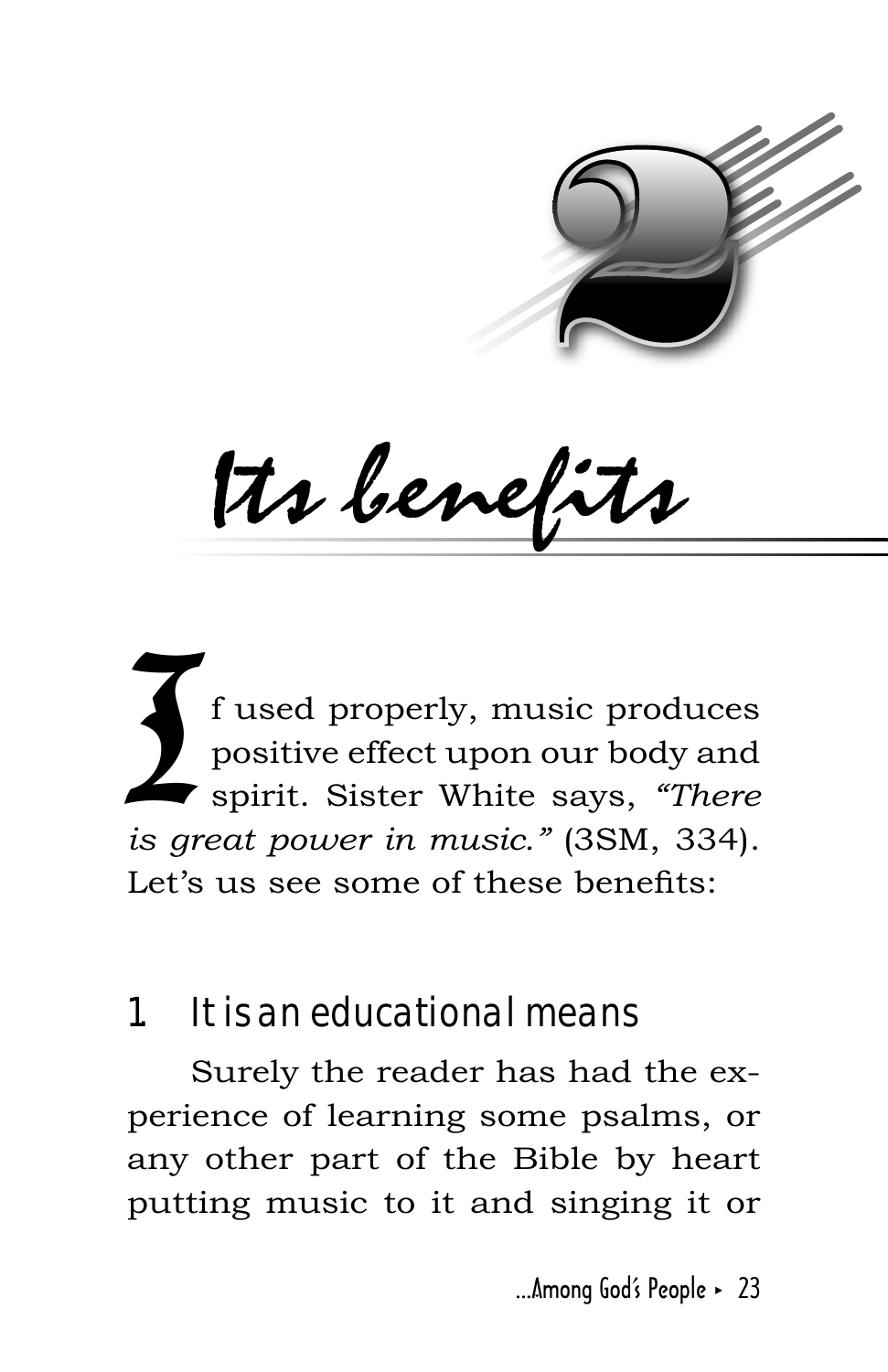singing it with the music someone else has composed. Many schoolteachers use this method to teach their students to memorize the most important lessons quicker and more efficiently. But this is not something new; the Lord already used this method in the old times in order to teach Israel the special lessons related to His divine intervention and the truths He wanted to reveal to them. As we have seen before, Israel used to sing on their journey across the desert. By repeating the songs over and over again, they remained engraved in their mind.

The words of the songs usually express the Christian experience of their composers, while others are psalms, stories from the Bible, relevant Bible passages, etc. When sung many times, they remain stored in our memory. Many people learn much better when they sing passages from the Bible than when they read them. Some children learn very long psalms to which music is put. By no means do I want to say with this that the mes-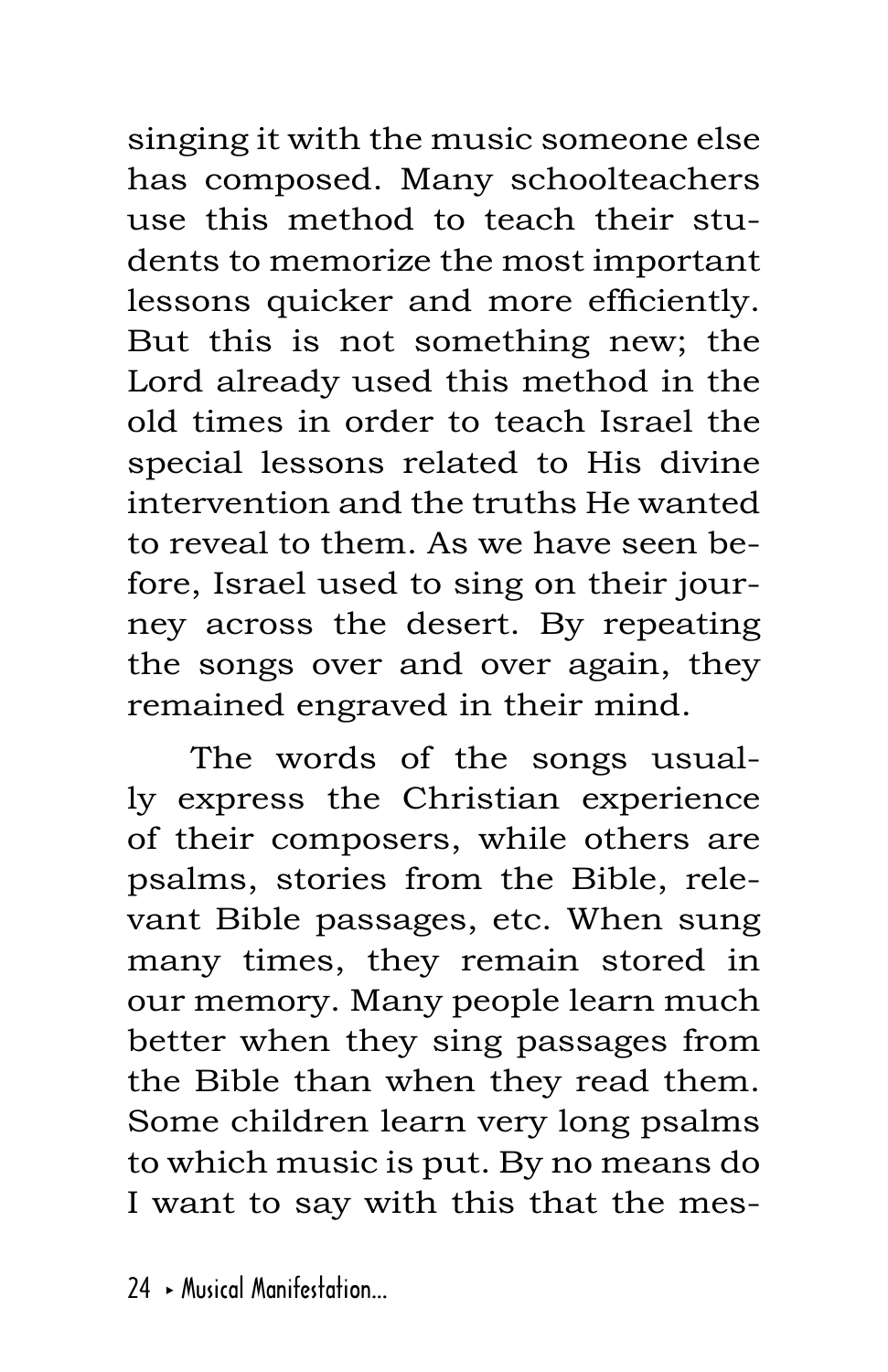sage has to be learnt in songs; this is just another very pleasant and beautiful way of learning. In the same way, the Lord invites us to sing so that the message of salvation may remain engraved in our hearts after repeating it so much. This method *"is one of the most effective means of impressing the heart with spiritual truth. How often to the soul hard-pressed and ready to despair, memory recalls some word of God's--the long-forgotten burden of a childhood song, --and temptations lose their power, life takes on new meaning and new purpose, and courage and gladness are imparted to other souls!"*  (Ed, 168).

## **2. It helps us to overcome discouragement, depression, sadness and temptation**

In order to illustrate what we have just said, let us go back to the time of king Saul, which we mentioned before. (Read 1 Samuel chapter 16, verses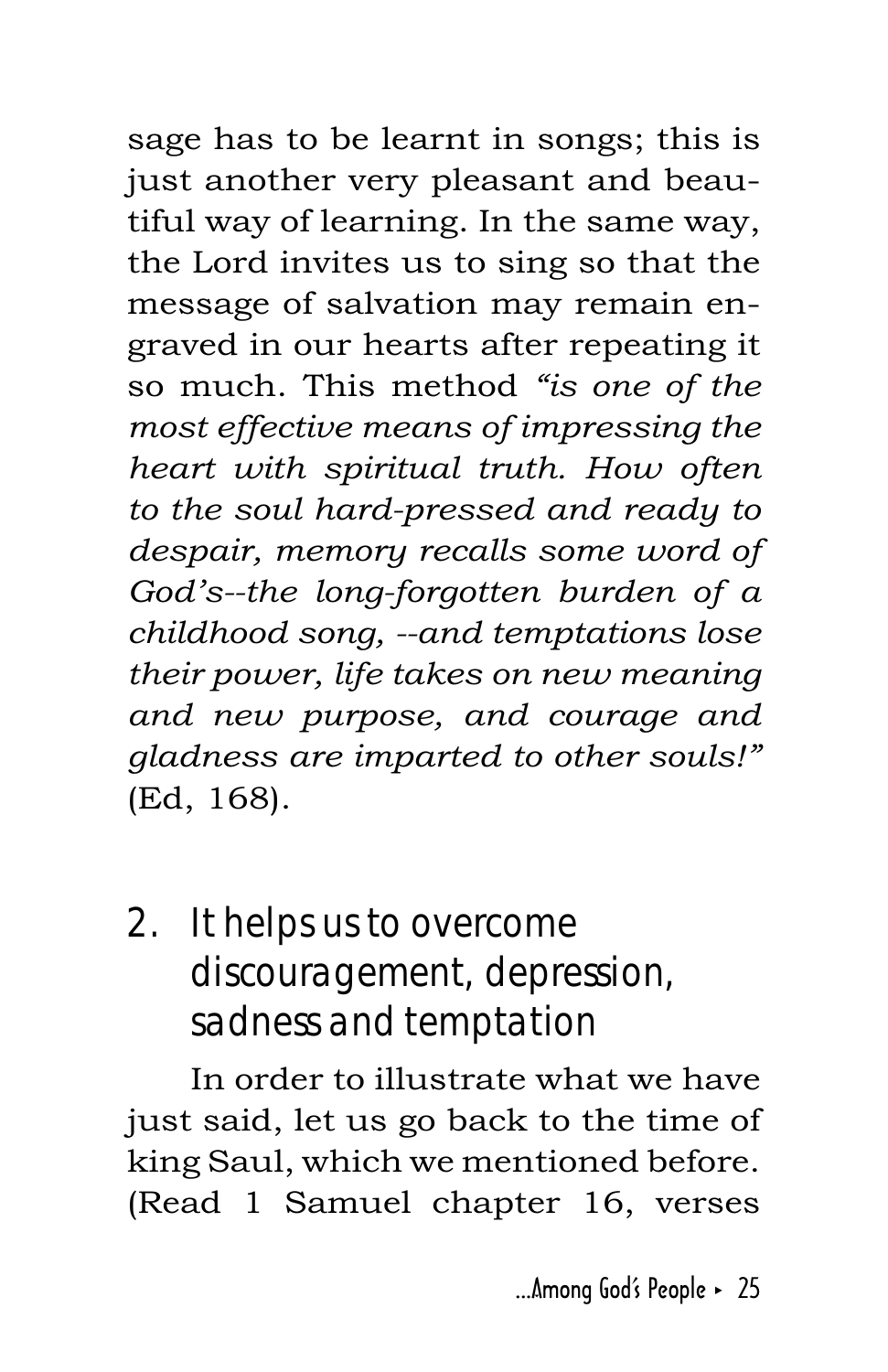14 to 23). The king of Israel suffered from attacks of rage and depression but when David played the harp *"aul was refreshed, and was well, and the evil spirit departed from him."* (Verse 23). Nowadays, some physicians heal certain diseases making use of music. But we should not forget that before medicine ever discovered the beneficial influence of music upon the mind, Solomon wrote, *"but the righteous doth sing and rejoice."* (Prov. 29:6).

Educators know that music attracts children and calms them down when they are excited (we refer to the right kind of music). In Spanish there is a proverb *"music tames the beasts".*  Which mother or father has not once put his/her baby to sleep by singing it a lullaby? Children, who have had the privilege of growing up in a Christian family, have the wonderful potential of the songs they heard and sang during years in morning and evening worship. They will never forget this.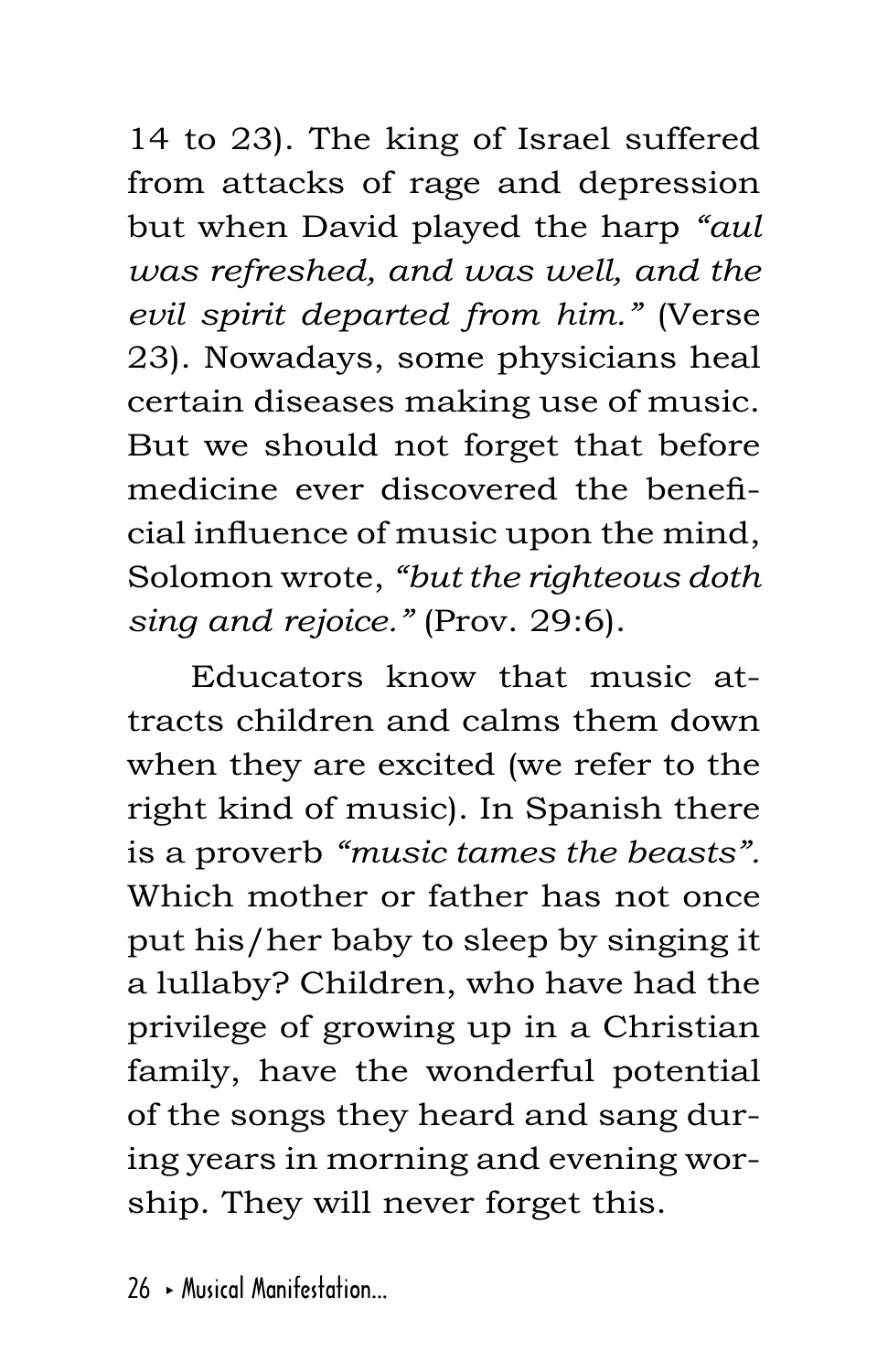*"How often to the soul hard-pressed and ready to despair, memory recalls some word of God's,--the long-forgotten burden of a childhood song,--and temptations lose their power, life takes on new meaning and new purpose, and courage and gladness are imparted to other souls!"* (MYP, 292).

*"Song is a weapon that we can always use against discouragement. As we thus open the heart to the sunlight of the Saviour's presence, we shall have health and His blessing."* (Ev, 499).

*"It has power to subdue rude and uncultivated natures; power to quicken thought and to awaken sympathy, to promote harmony of action, and to banish the gloom and foreboding that destroy courage and weaken effort."* (Ed, 167).

*"With a song, Jesus in His earthly life met temptation. Often when sharp, stinging words were spoken, often when the atmosphere about Him was heavy with gloom, with dissatisfaction,*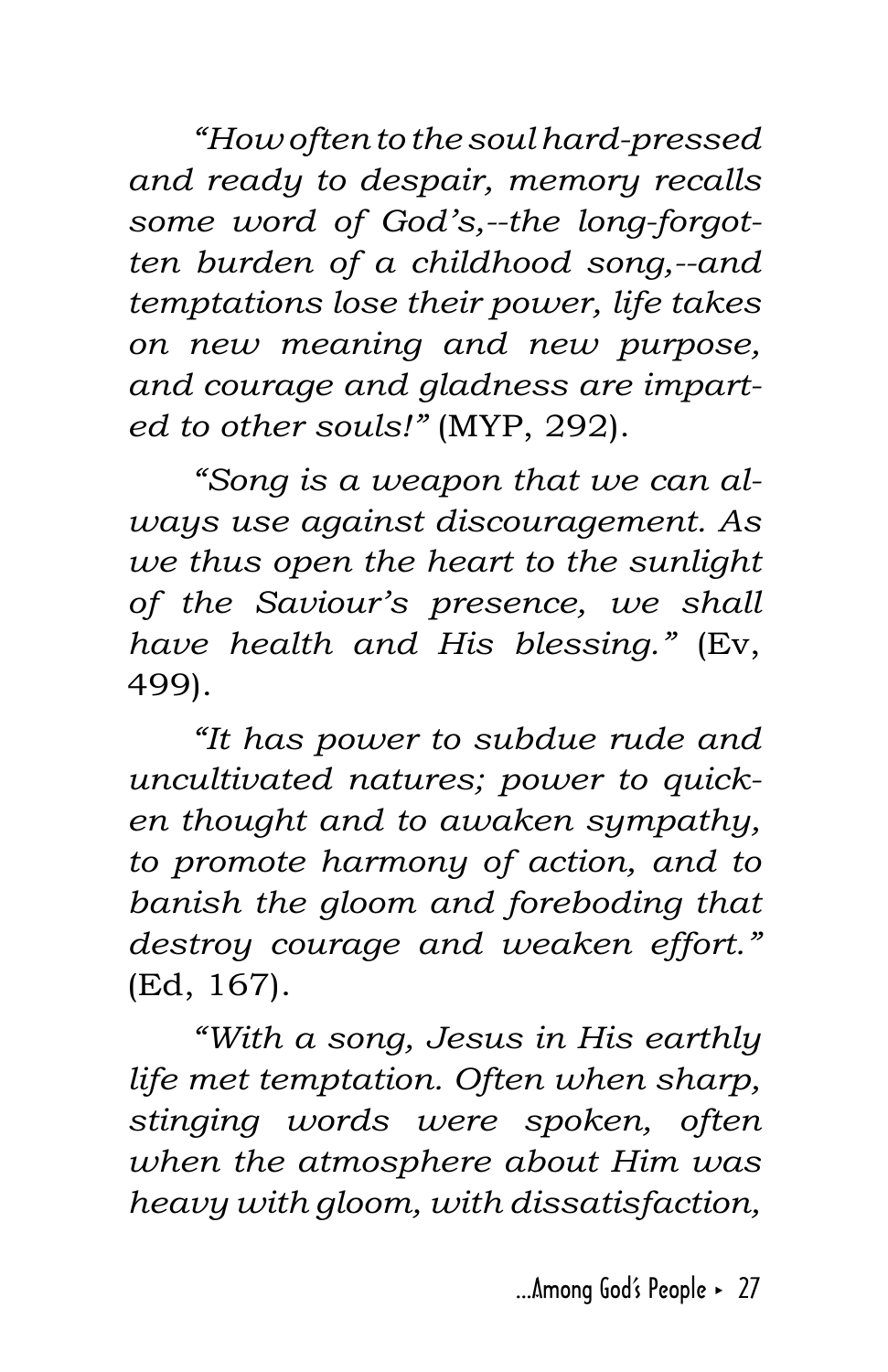*distrust, or oppressive fear, was heard His song of faith and holy cheer."* (Ed, 166).

*"If there was much more praising the Lord, and far less doleful recitation of discouragements, many more victories would be achieved.... Let praise and thanksgiving be expressed in song. When tempted, instead of giving utterance to our feelings, let us by faith lift up a song of thanksgiving to God."*  (Ev, 499).

I recall, when I used to do canvassing work and the day was not being very successful, I felt discouraged and aware that I was running the risk of giving up my duty, I would sing a hymn on the way and as I concentrated in the words, the Lord gave me power to go forward. Hymns such as *"Take Thou My Hand, O Father"* and others gave me much hope and inspired me and they still do it today.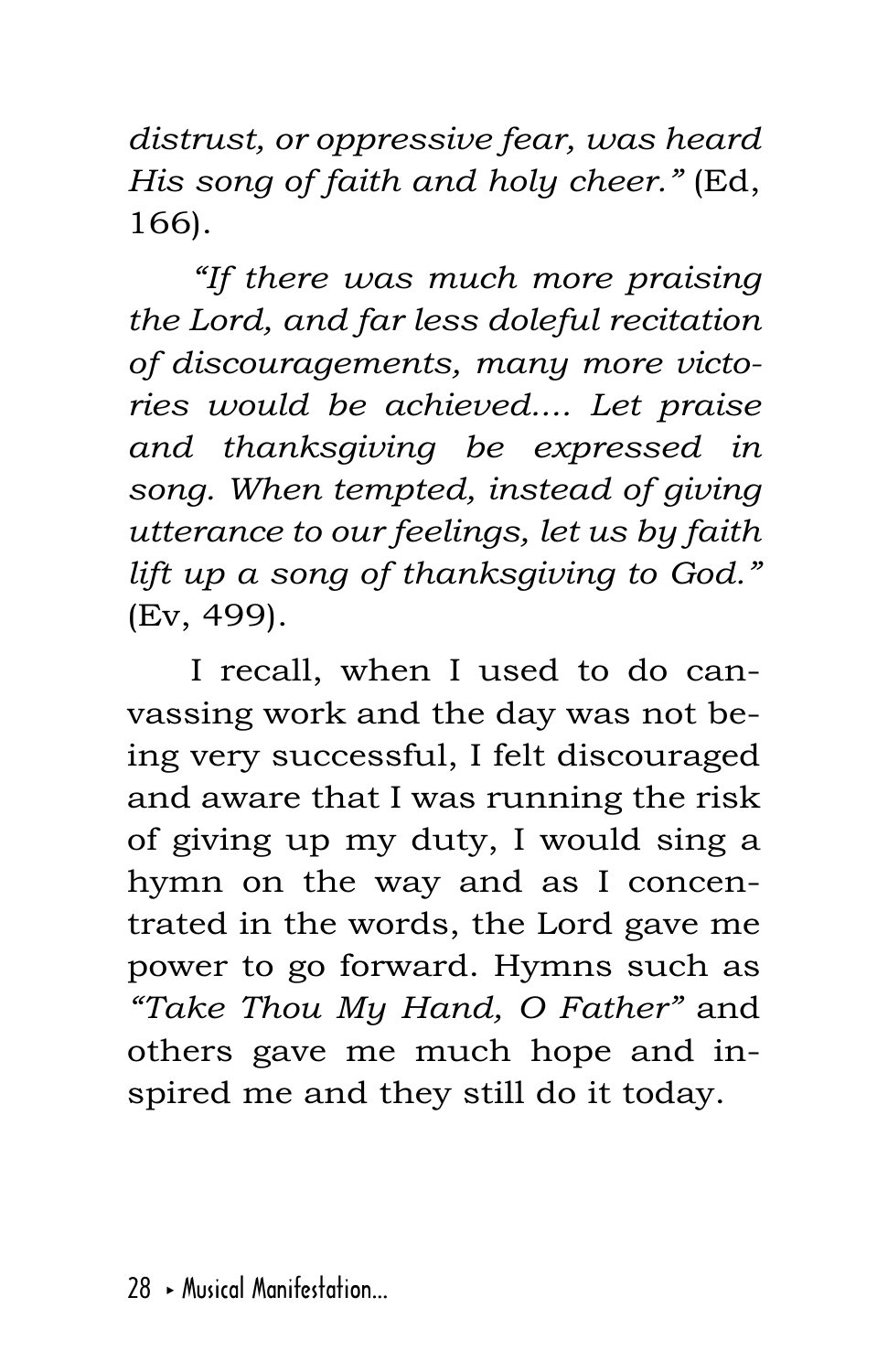## **3. It is a way of reaching souls**

Sometimes, what cannot be done with a sermon, it is done with a song. I recall the experience I had some years ago, when I visited a prison in the city where I live in order to preach the gospel. The staff of the prison gathered more than a hundred inmates, who were considered very dangerous, in a big hall. Before I started, one of the officers approached me and told me that I should not waste my time with them because they would pay no attention.

I looked at those men in the eye and I could perceive they had led a very depraved life. In that place, one could only hear strident voices, vulgar expressions, loud laughter and see ironic looks. Therefore, before preaching, I took my guitar and told them I would sing a song. As I was singing, the noise was dying out, and some of the inmates rebuked their companions who had not yet kept silent. "Shut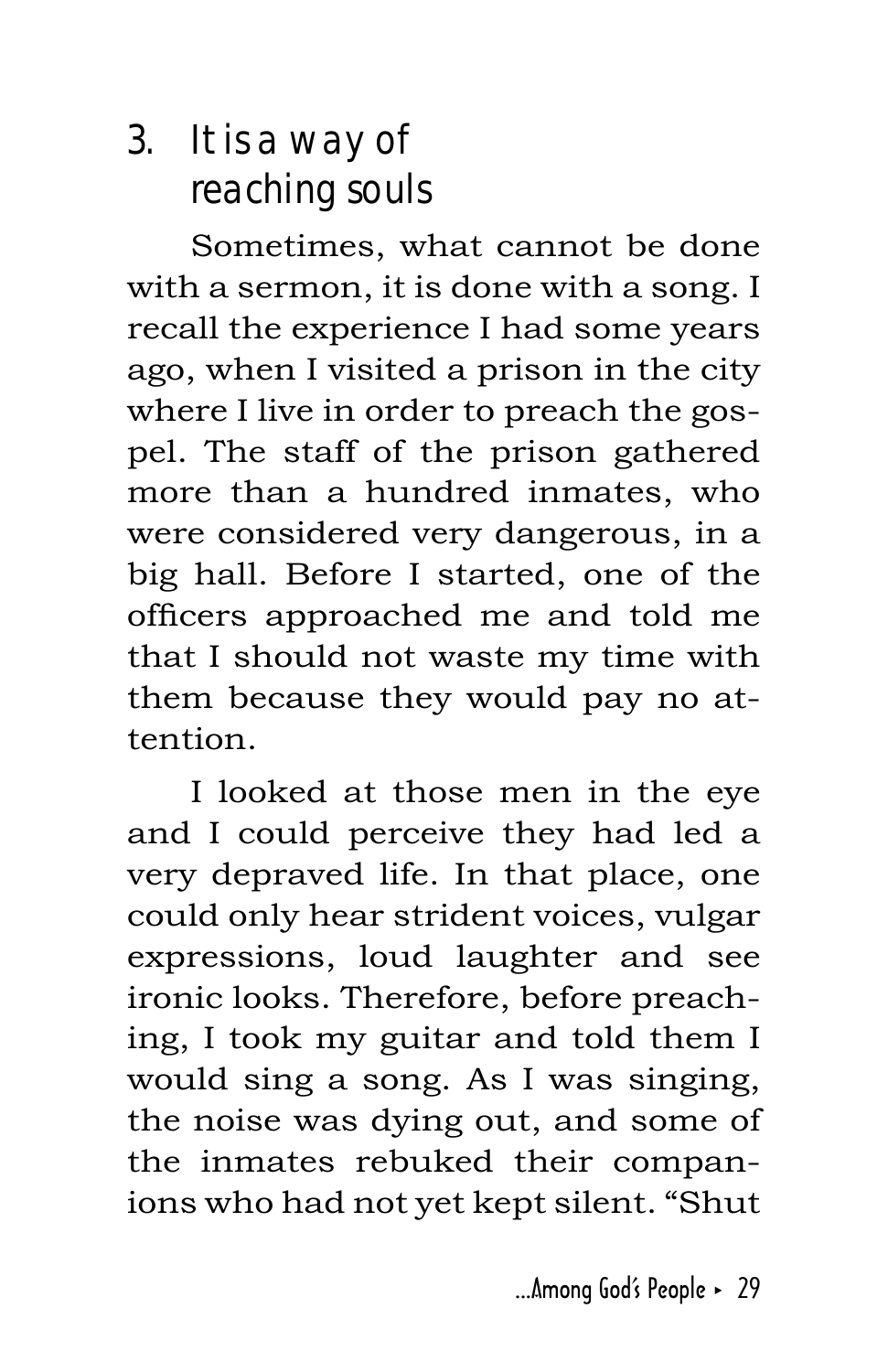up!""We want to listen!"There was absolute silence and I could sing that hymn for the glory of God. When I finished, those young men had calmed down and they very respectfully listened to the things I told them about health and our message. When I finished speaking, they asked me to sing another hymn and then many of them came to speak to me, told me why they were there and some registered for a correspondence Bible course. They did not reach the point to be baptized in the church, but we still hope the work was not done in vain.

The experience does not finish there. I do not know how much time had gone by after that visit, maybe some weeks or months, when one day I was going around getting the installments from my customers from some books I had sold them, and I was carrying some money with me. Suddenly, I saw a young man on the road, who asked me to give him a lift. At first, I thought I would stop, but then I remembered the money I had with me,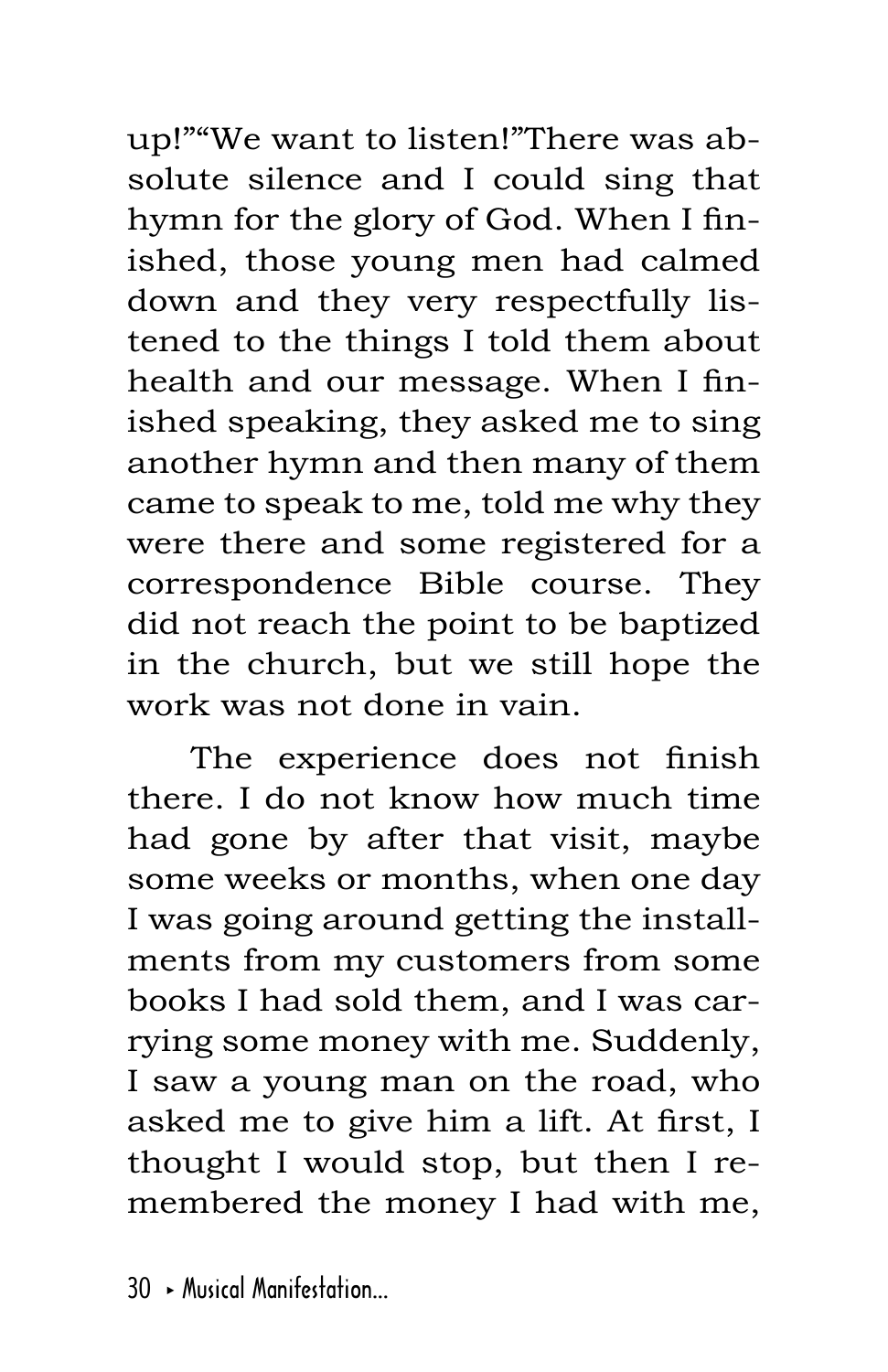and the many things that happen on the highway, and I gave up the idea and decided to go on. That very moment my car stopped. The young man ran toward me and putting his head through the window asked me if I could give him a lift to the city where I was going. I felt rather confused but the young man spoke and acted so fast that I had no time to react. In a few seconds, he was already in my car. He looked around nervously, as if he were looking for something. I feared the worst… our eyes met and the young man told me, "I know you." I Unpremeditatedly, I answered: "Maybe from the jail". The young man smiled and said, "Surely, now I remember! A short time ago you sung for us in the prison, and we liked it very much. I was there, but now I am on probation.

We spoke about the message and when we arrived in the city I stopped the car and the young man got off and greeted me very politely. Was it a coincidence? I don't think so. I thanked the Lord for this experience. *"Song is*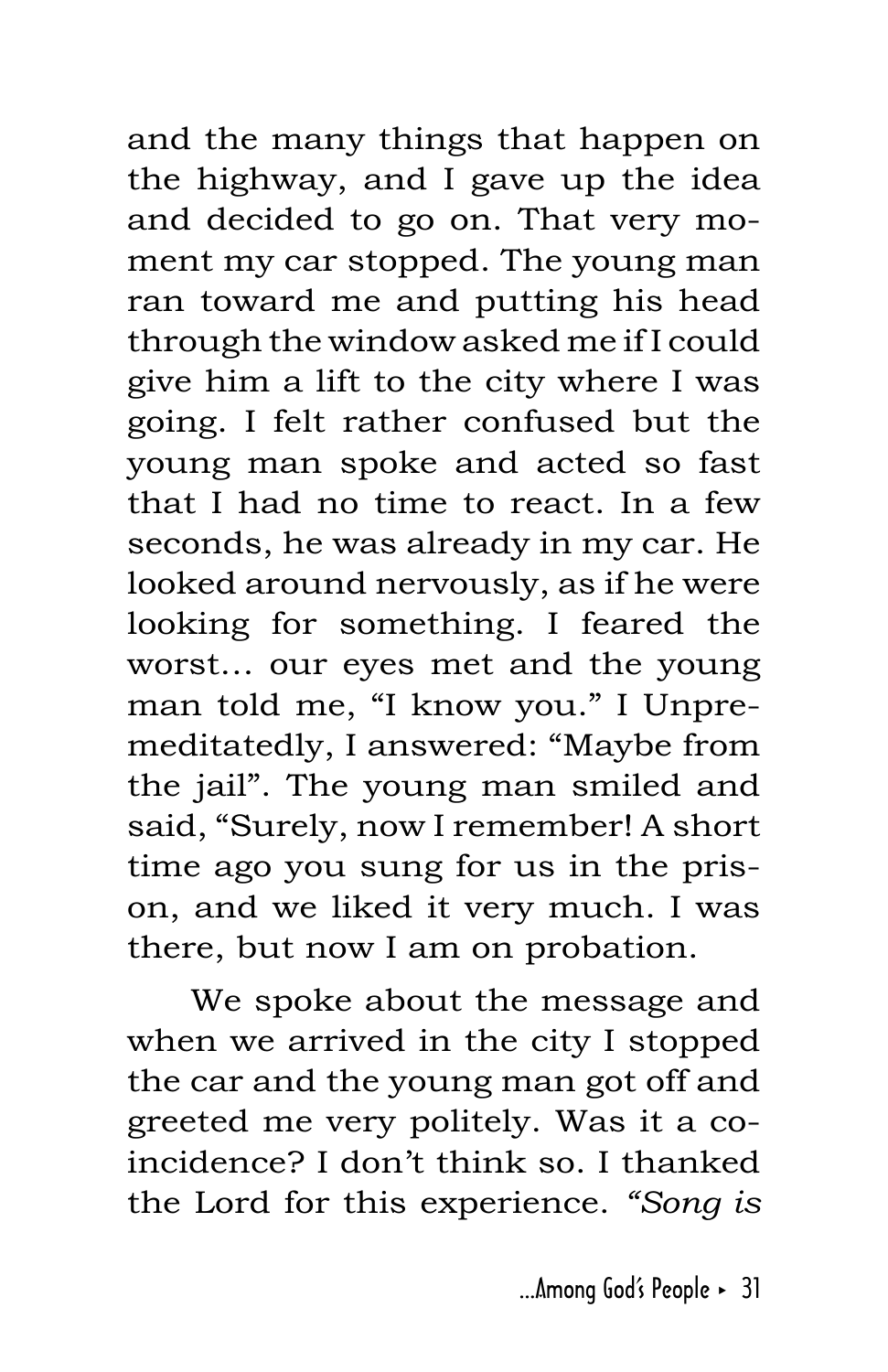*one of the most effective means of impressing spiritual truth upon the heart."* (Ev, 500). *"There is great pathos and music in the human voice, and if the learner will make determined efforts, he will acquire habits of talking and singing that will be to him a power to win souls to Christ."* (Ev, 504).

Canvassers and students, in a special way, should cultivate this gift. They will find many opportunities in their work to use this talent. Singing they may bring hope and joy to people who are discouraged and afflicted and who have maybe never entered a church: *"Students, go out into the highways and hedges. Endeavor to reach the higher as well as the lower classes. Enter the homes of the rich as well as the poor, and as you have opportunity, ask, "Would you be pleased to have us sing some gospel hymns?"Then as hearts are softened, the way may open for you to offer a few words of prayer for the blessing of God. Not many will refuse to listen. Such ministry is genuine missionary work."* (ChS, 66).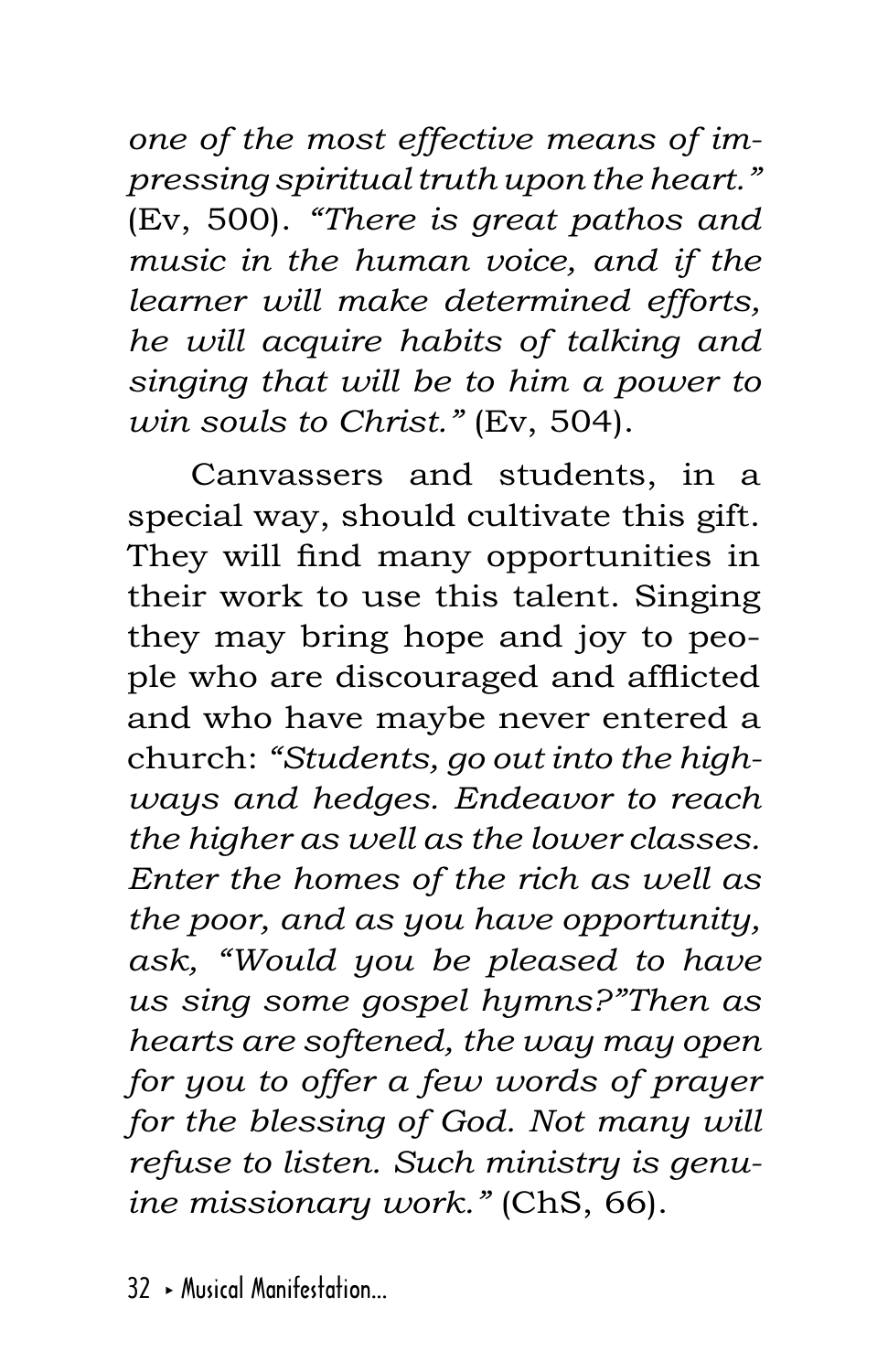## **4. It is a means to have communion with God**

Hymns are like prayers; when we sing them from the heart we are communicating with God Father, *"As a part of religious service singing is as much an act of worship as is prayer. Indeed, many a song is prayer. If the child is taught to realize this, he will think more of the meaning of the words he sings and will be more susceptible to their power."* (Ed, 168).

Music and singing must occupy a notable place in church. The songs sung by the whole congregation, or the special participation of a soloist or a choir, are greatly inspiring, give peace to the soul and turn our service into a lovely praise of the Lord. When we sing properly in church, the angels of heaven join their voices to ours.

Apostle Paul urges us to praise God with singing, *"*Speaking to yourselves in psalms and hymns and spiritual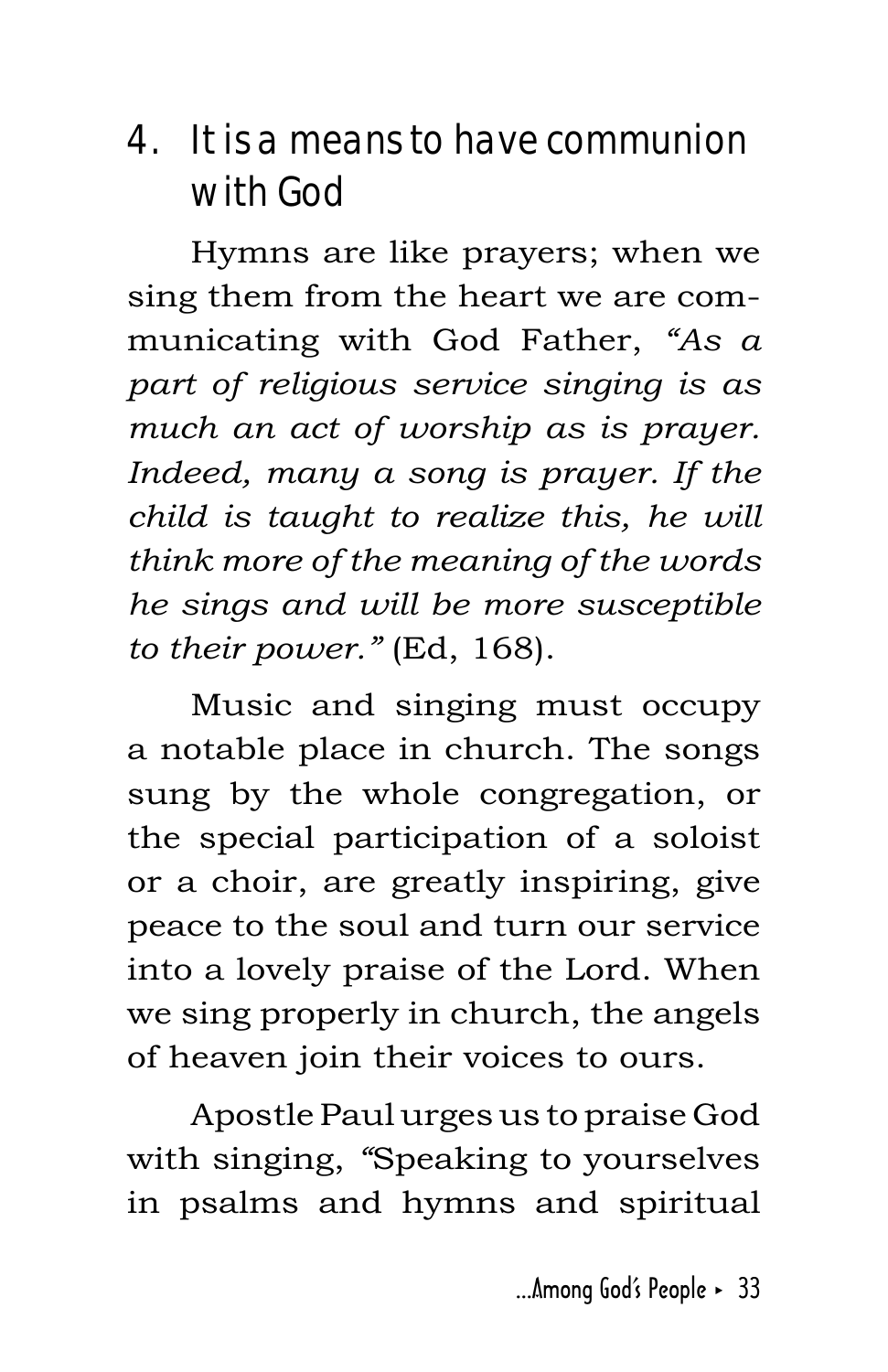songs, singing and making melody in your heart to the Lord.*"* (Ephesians 5:19).

## **A powerful weapon against evil**

Like all good things that God has created for the benefit of man, music has also been perverted by Satan. Beholding the evil things in this world, Christ said, *"An enemy hath done this".*

*"Music… when put to a wrong use, it is a terrible curse."* (AH 408). *"Music is often perverted to serve purposes of evil, and it thus becomes one of the most alluring agencies of temptation."* (Ed, 167).

The holy worship God commanded Adam and his descendents was terribly perverted and from sacrificing animals people turned to the sacrifice of children and adults that were offered in holocaust to pagan deities.

 $34 \times$  Musical Manifestation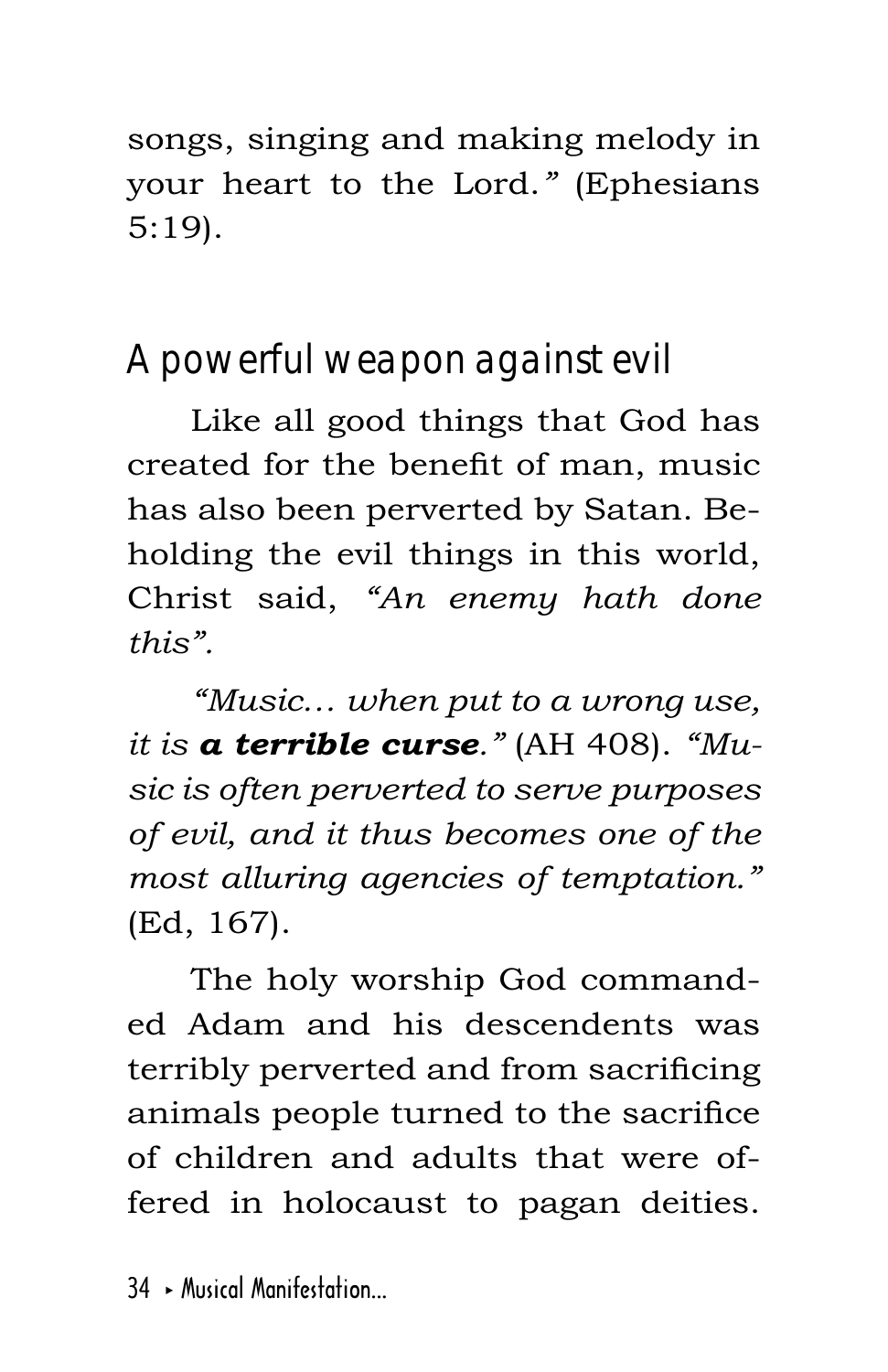What was even worse was the fact that those perverse rituals were also practiced by the people of God.

Degradation affected also music. Due to the decrease in a Christian spirit in our countries since the beginning of the present century, harmonic music has been rejected and atonal, strident music with words that are an offence to moral principles and in some cases a real worship to the devil has taken its place. Jazz, an African rhythm mixed with European melodies, was introduced in America and in the forties rock and pop music derived from it. Rock music is characterized by a monotonous rhythm and loud sound; it leads the audience to a trance and makes people prone to demoniac influence. Therefore, it is compared to the idolatrous cults in Africa. When a person has been listening to that music for a long time, he tends to become depressed, aggressive and rebellious. There are cases in which the rhythm leads to a hysterical state that acts upon the libido. We do not say this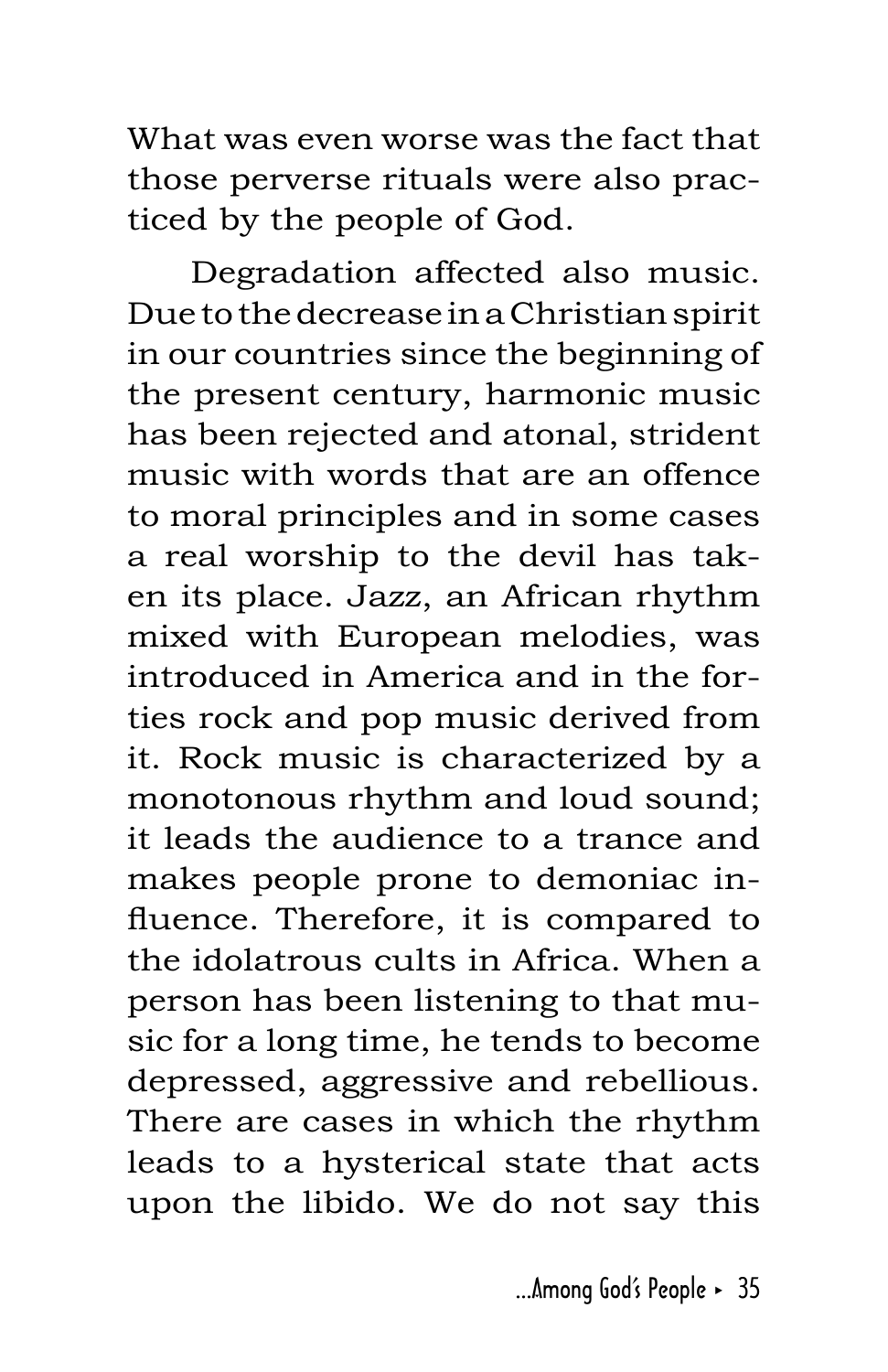because we are old-fashioned Christians, but a recent issue of a Spanish magazine published a long article in which the author warns the readers about the great danger in much of our modern music.

We quote some paragraphs which we consider interesting, *"About two decades ago, a Californian protestant minister, Gary Greenwald, planned and carried out an interesting research. He followed the steps of some of the most famous rock and heavy metal groups at the time, because he was convinced that in the words of their musical compositions, was hidden the clue that related this groups with the figure of the Wicked one. After a certain time, he found what he wanted by making the famous records, like the Electric Light Orchestra (ELO), The Beatles or Pink Floyd, run backwards. He found aberrant prayers addressed to the devil invoking dark and terrible blasphemies… After him, other researchers made a deeper research and found*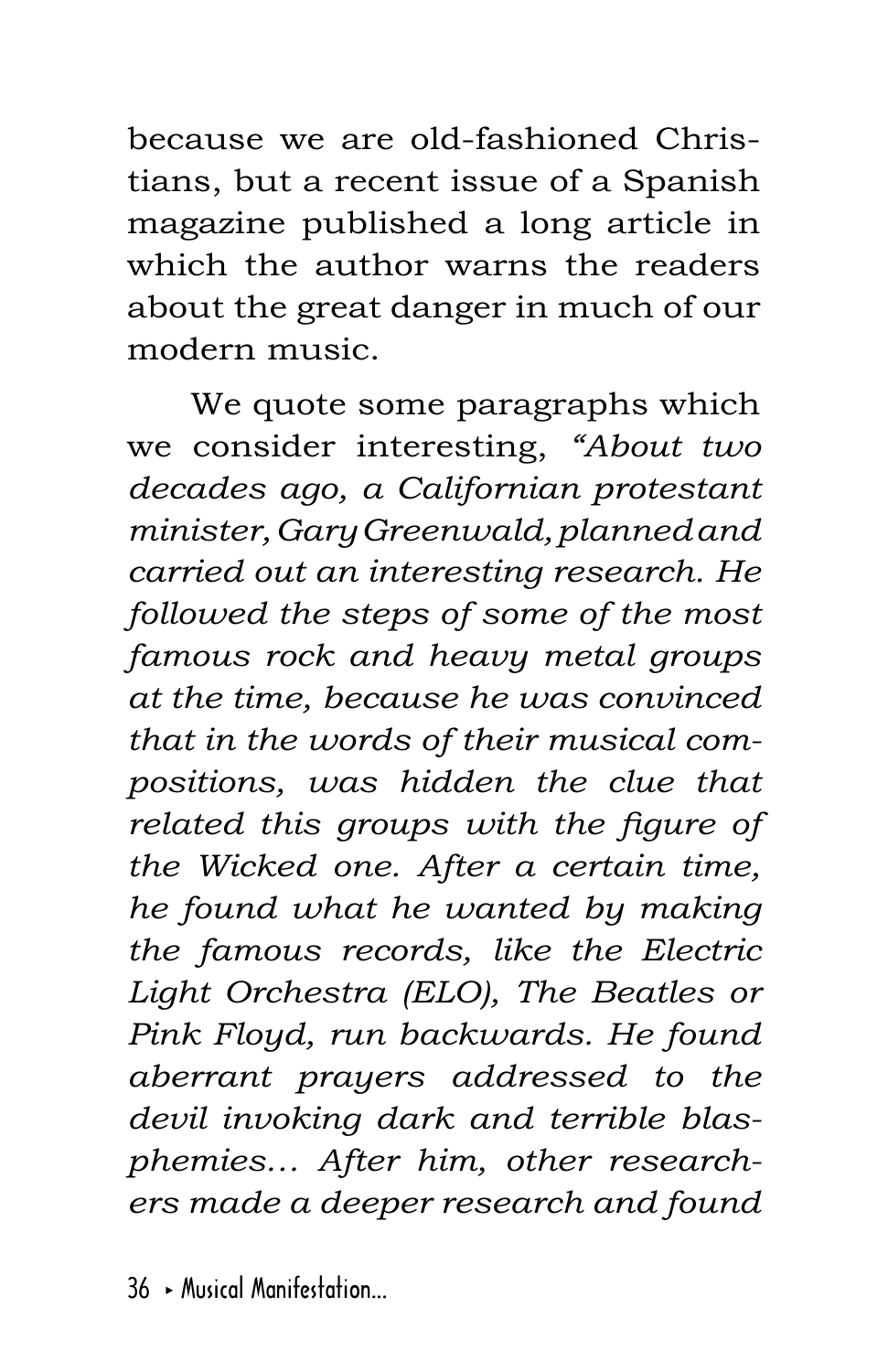*relevant evidences about the subliminal satanic messages in contemporary rock music."*

These songs usually deal with the same subjects: Rebellion against parents, society, teachers, and against everything… encourage licentiousness, violence and even suicide. Statistics have shown that 18% of the suicides committed by the youth are guided by rock music and ,many men become violent under such influence. We continue quoting from the article mentioned above:

*"At the end of 1992, in Argentina, Cynthia Telarico committed suicide after her father did not allow her to attend a concert by the Guns N'Roses; this same band caused turmoil during the group's performances in Santiago de Chile, where dozens of drug-addicts and drunkards jumped onto the stage."*

There is a closer relationship between rock and drugs. As a rule, the composer of this kind of music is an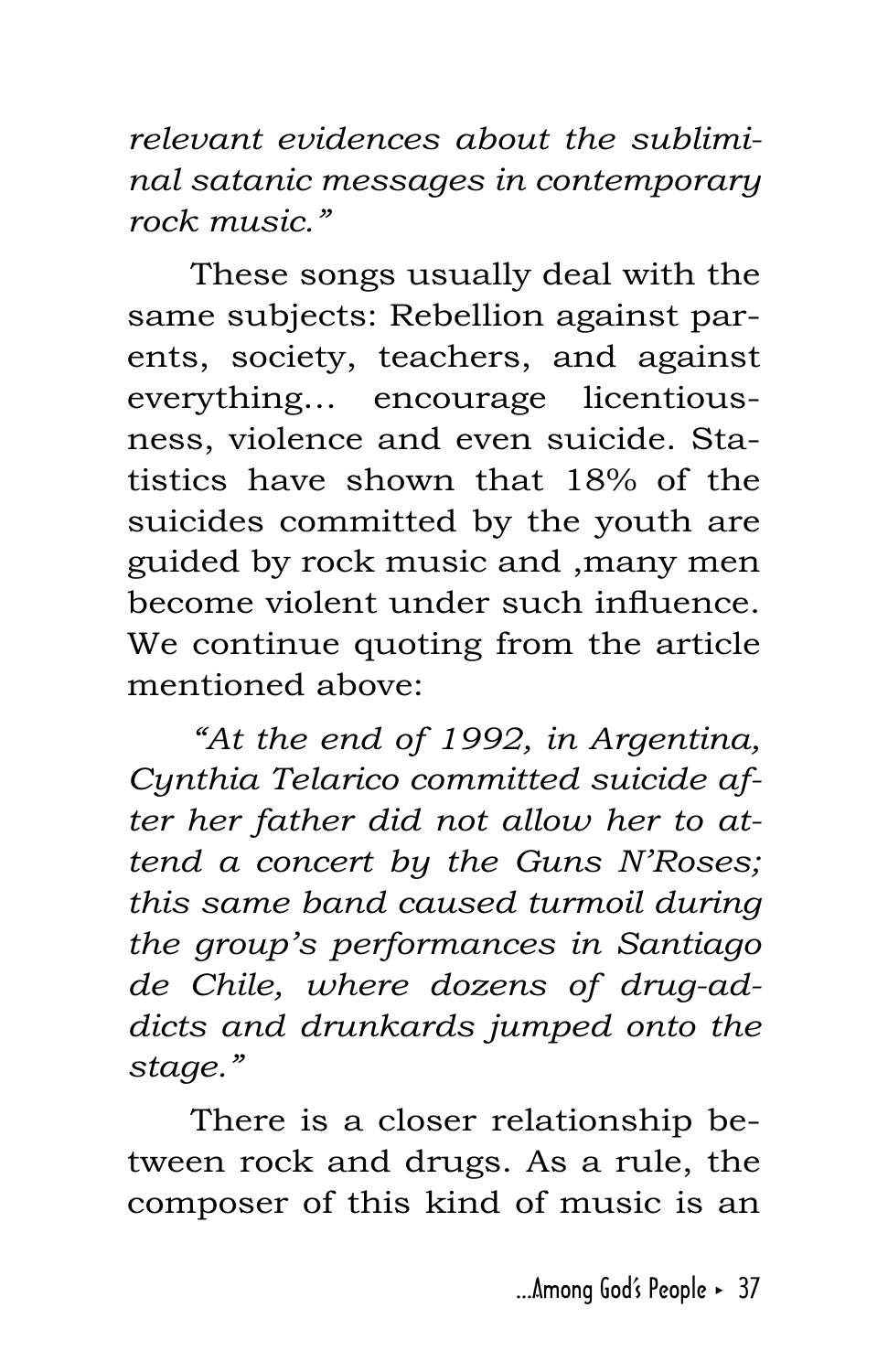atheist or an enemy of Christianity. In 1966, John Lennon said: *"Christianity will pass away; we are today more popular than Jesus."* 

We continue quoting: *"The youth in particular are in danger because, among other things, they attend the discos where deafening rhythms are heard and thus they absorb the socalled satanic rock that transmits subliminal messages that cause a kind of demoniacal possession. Cardinal John J. O'Connor, on 4 March 1990, from the pulpit of Saint Patrick Cathedral in New York, declared: 'The devil has the best of his prophets in rock and heavy metal music These songs are a snare for the youth, a sonorous pornography, and an instigation to suicide."*

I cannot publish in this article the words in some of these songs because they are subliminal messages, either in a direct or indirect form. Besides, they are so offensive to Christian morality, that just reading them has an effect upon people and I do not want

 $38$   $\rightarrow$  Musical Manifestation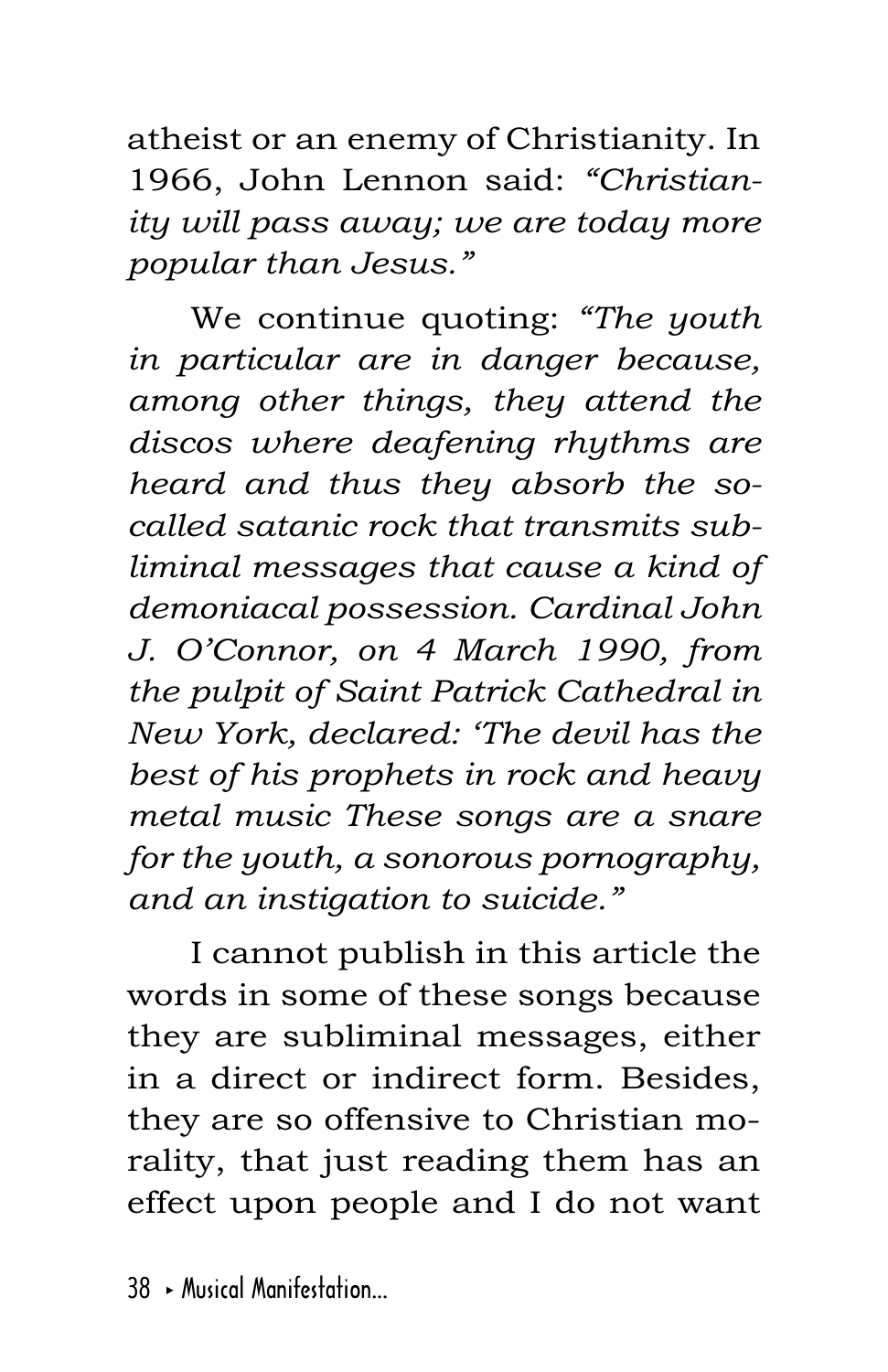to make propaganda for the devil. The reporter finishes writing, *"Are these words only childish games or part of a devastating plan to implant in the youth a certain pattern of thinking that we could call 'esoteric black rock?"*

Whoever listens to this music places himself on the enemy's territory and runs the risk to rebel against God and to forget Him.- But the most amazing thing from what we are saying, is that this kind of music is infiltrating Christianity. On a visit I made to Costa Rica, I was amazed to see that rock music, mambo, salsa, bolero and even rap, are sung in protestant and catholic congregations together with Christian words; and Christian radio programs are constantly broadcasting this kind of music. Once, from a car, I could see people gathered in a worshipping place moving frenetically to the rhythm of an extremely rhythmical music. The people were twisting and moving in all directions. It looked more like a disc than a church. Incredible! People who propitiate and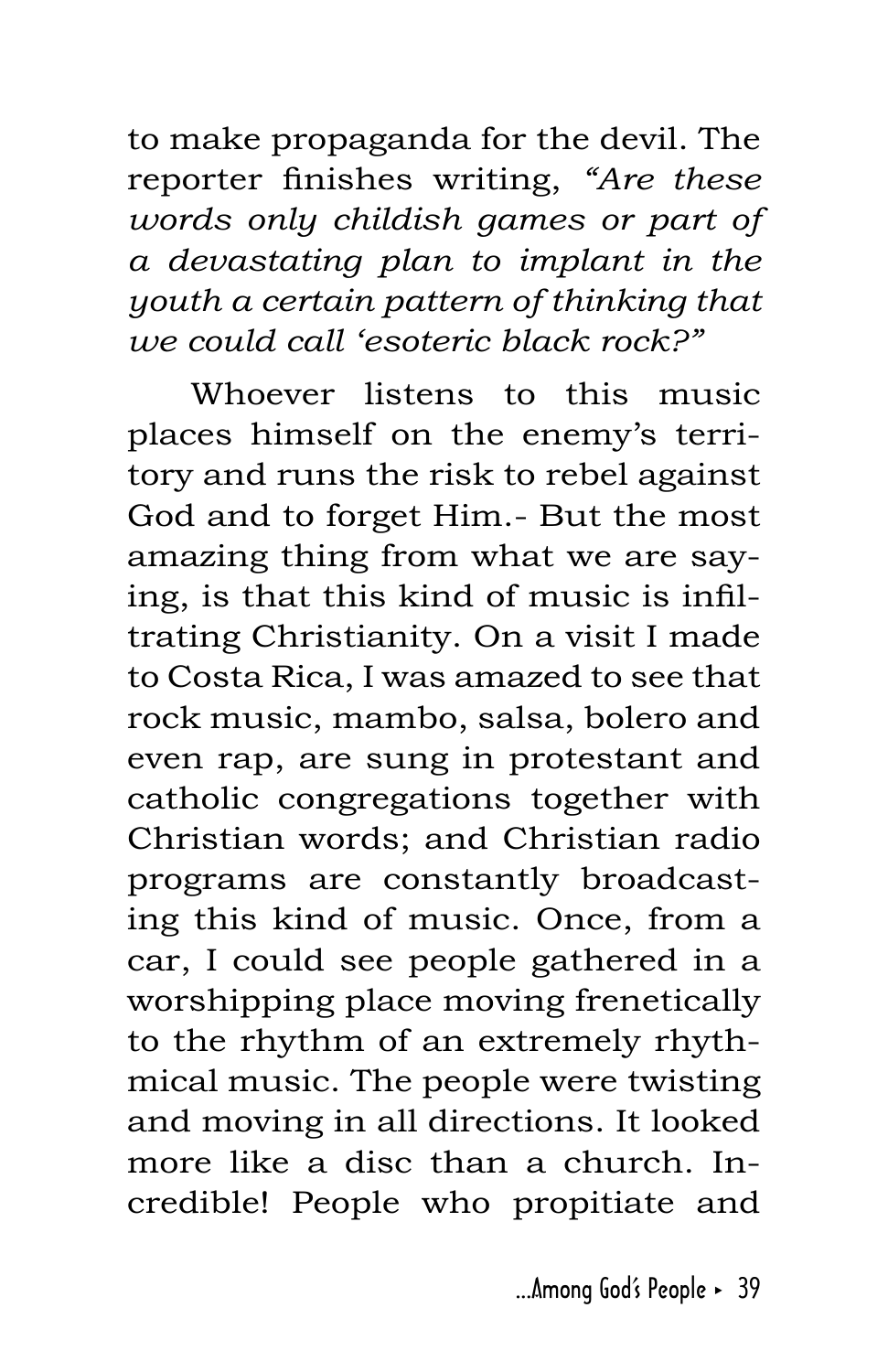tolerate this kind of worshiping, claim That this kind of music is part of the people's cultural background and that by no means it can be separated from their religious experience. Other people say that they would rather see the youth praising Christ in church even with rock music than to see them in the world completely separated from God. Others support the thesis that the youth have to be attracted with their own weapons. But, let us think over... Is popular culture to be used as a guideline for how to conduct worshiping in our churches? One can legitimately make use of the culture and tradition of the world as long as they are in harmony with a "*Thus saith the Lord"*, otherwise, "*what communion hath light with darkness?"* (2 Cor. 6:14).

To attract a young person to the church or to keep him in it, allowing him to play all sorts of diabolic rhythms is not good for the church or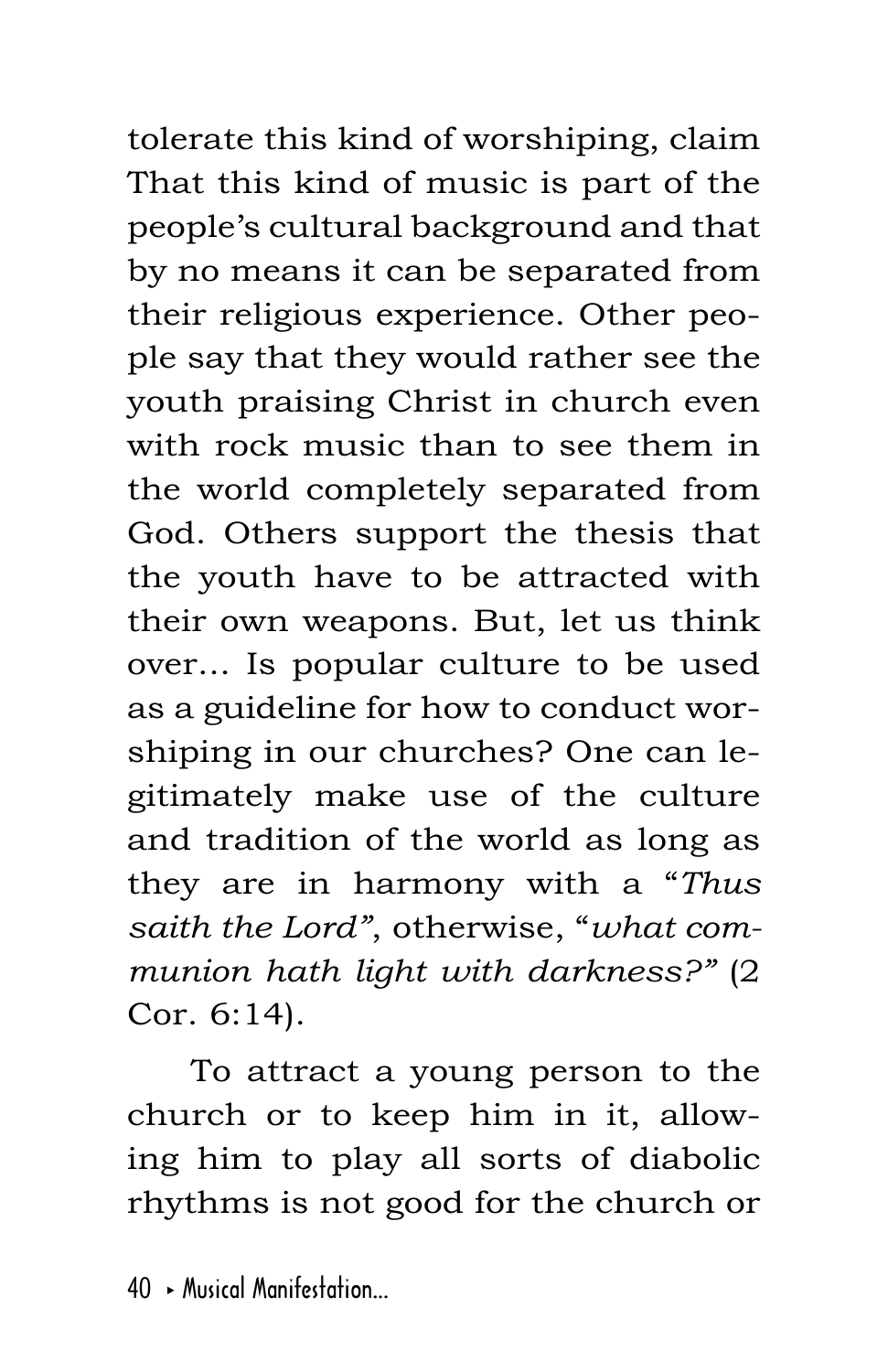for the young person himself, since one is allowing a spurious Christianity that will give bitter fruits.

## **What kind of music should be used?**

God does not want this kind of music to be ever introduced in our churches; with this I do not mean to say that we only have to sing hymns from the XVI century. We can sing hymns that have been composed in our times, if they inspire reverence and their tunes do not follow worldly rhythms used to praise the devil, awake the lowest passions or awake a sickly sentimentalism. Obviously, when we sing hymns with music that has been used to dishonor the name of God, the mind makes associations and even though the words are different, one is reminded of scenes lived when one was disobedient to the Lord or of the words and teachings that their authors, enemies of faith, composed.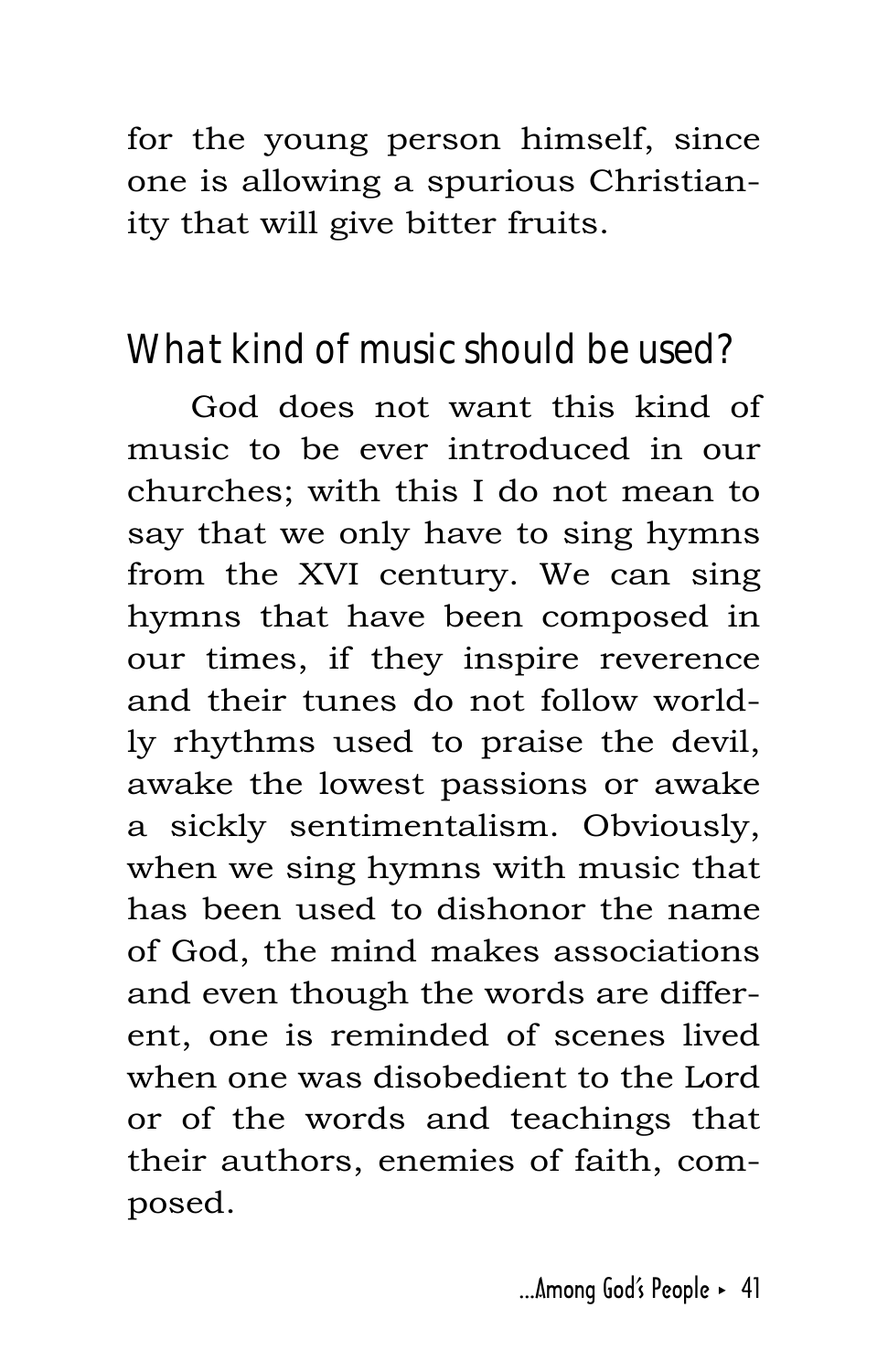Certainly, if the hymns that were composed to praise God are respectful, reverent, and their text is in harmony with our message, even if they come from the Baptist or the Methodist Church, or from other sources, they can be sung. We should remember that most of the hymns of our Adventist hymn book are from the Evangelic Church. Modern hymns are objectionable and some of them should be rejected because they faithfully imitate worldly music to attract the youth. Church leaders should be very careful in this aspect, but not just sanction all music because it is cheerful. One has to be very balanced and careful in this matter.

One also has to consider the origin of a certain musical piece. Where does it come from? With what purpose was it written? The tango is an example of this kind of music**.** It is of common knowledge that its words and rhythm are contrary to a Christian spirit. Therefore, there is no need to present an argument regarding its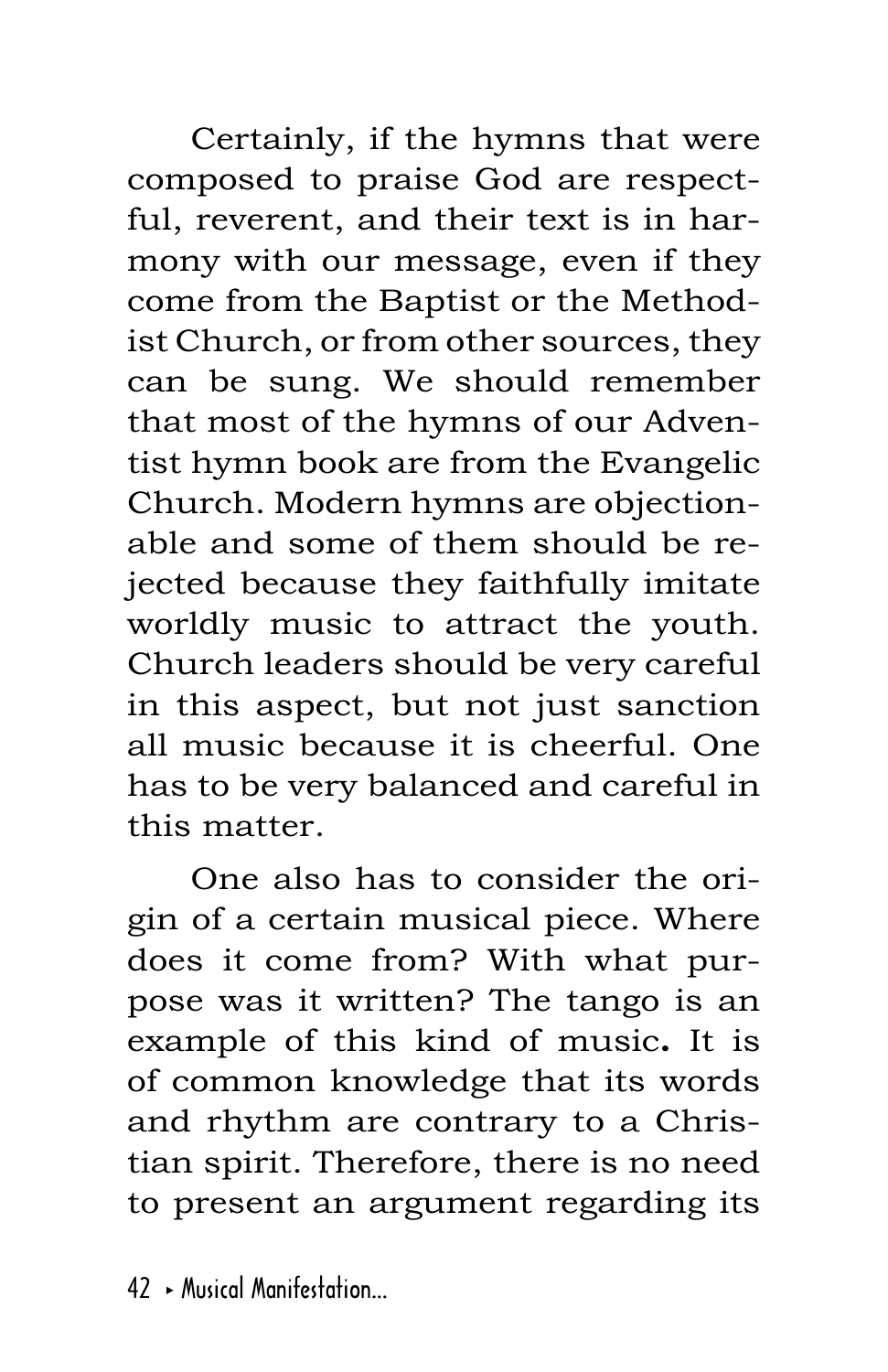use as Christian music, because it is obvious we should not even consider using it. This same rule should be applied to all sorts of music, including Afro-American music whose origin, to a great extent, has to do with spiritual ceremonies and rites of the animist tribes.

## **Singing for the glory of God**

I want to share with you some useful advices from the Spirit of prophecy regarding how the songs and music in our churches should be:

#### *a) Cheerful and apporpiate for the occasion*

The term "cheerful" does not mean that we have to be jumping around in the church. There is a great difference between singing with a heart full of gratitude to the Lord and the joy for salvation that was granted us, and moving our body excitedly to the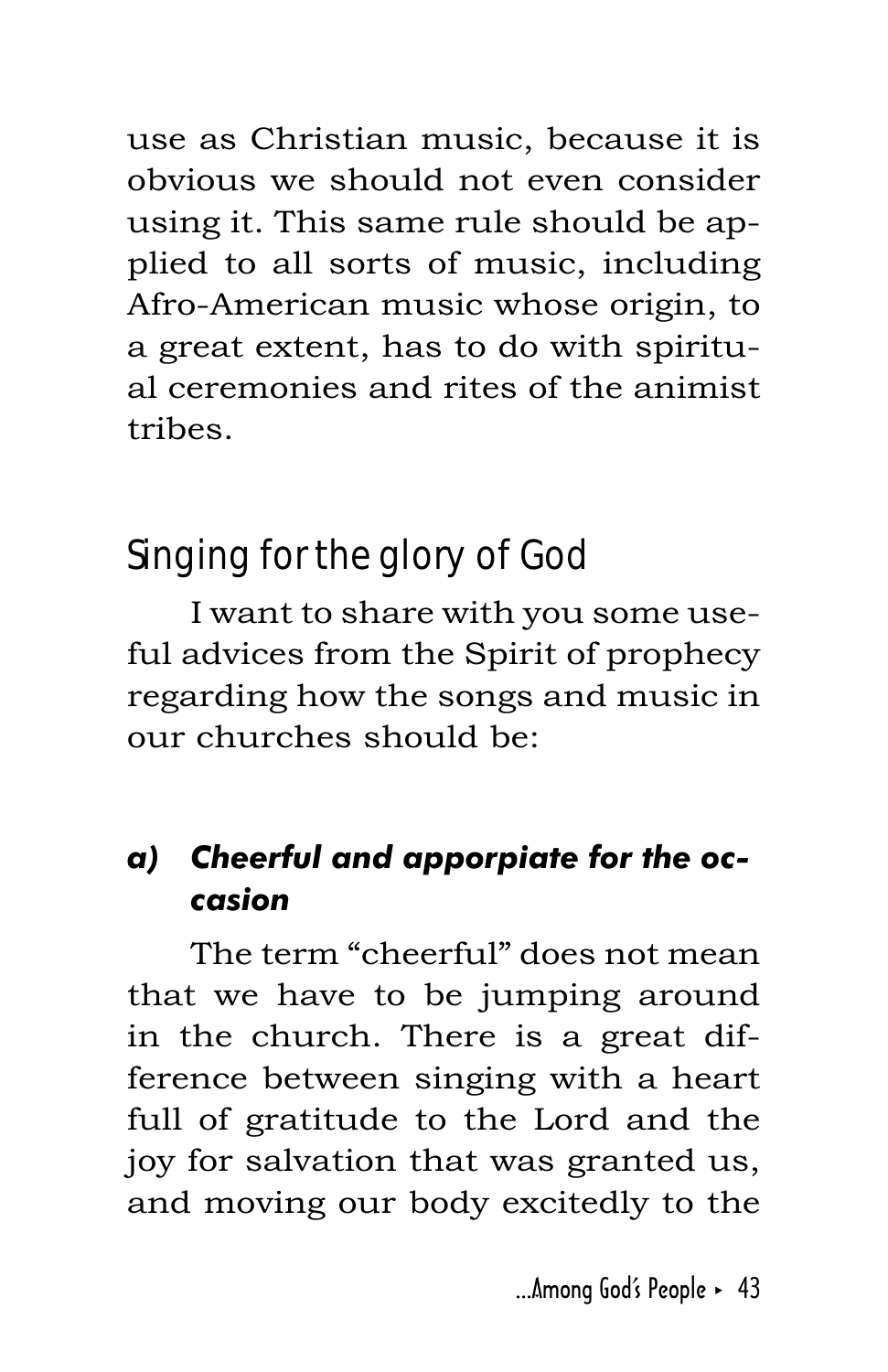rhythm of a music that leads to dancing. Some people use as an argument that David also danced, but he danced for God, in full reverence. The object of such dancing was to worship God. In those times men and women did not dance together and when they danced at all it was, as already said, to honor and praise the holy name of God. *"The music and dancing in joyful praise to God at the removal of the ark had not the faintest resemblance to the dissipation of modern dancing. The one tended to the remembrance of God and exalted His holy name. The other is a device of Satan to cause men to forget God and to dishonor Him."* (PP, 707). *"Those who make singing a part of divine worship should select hymns with music appropriate to the occasion, not funeral notes, but cheerful, yet solemn melodies. The voice can and should be modulated, softened, and subdued."*  (Ev, 508).

If today we would accept that kind of manifestations in our assemblies, there would be great confusion and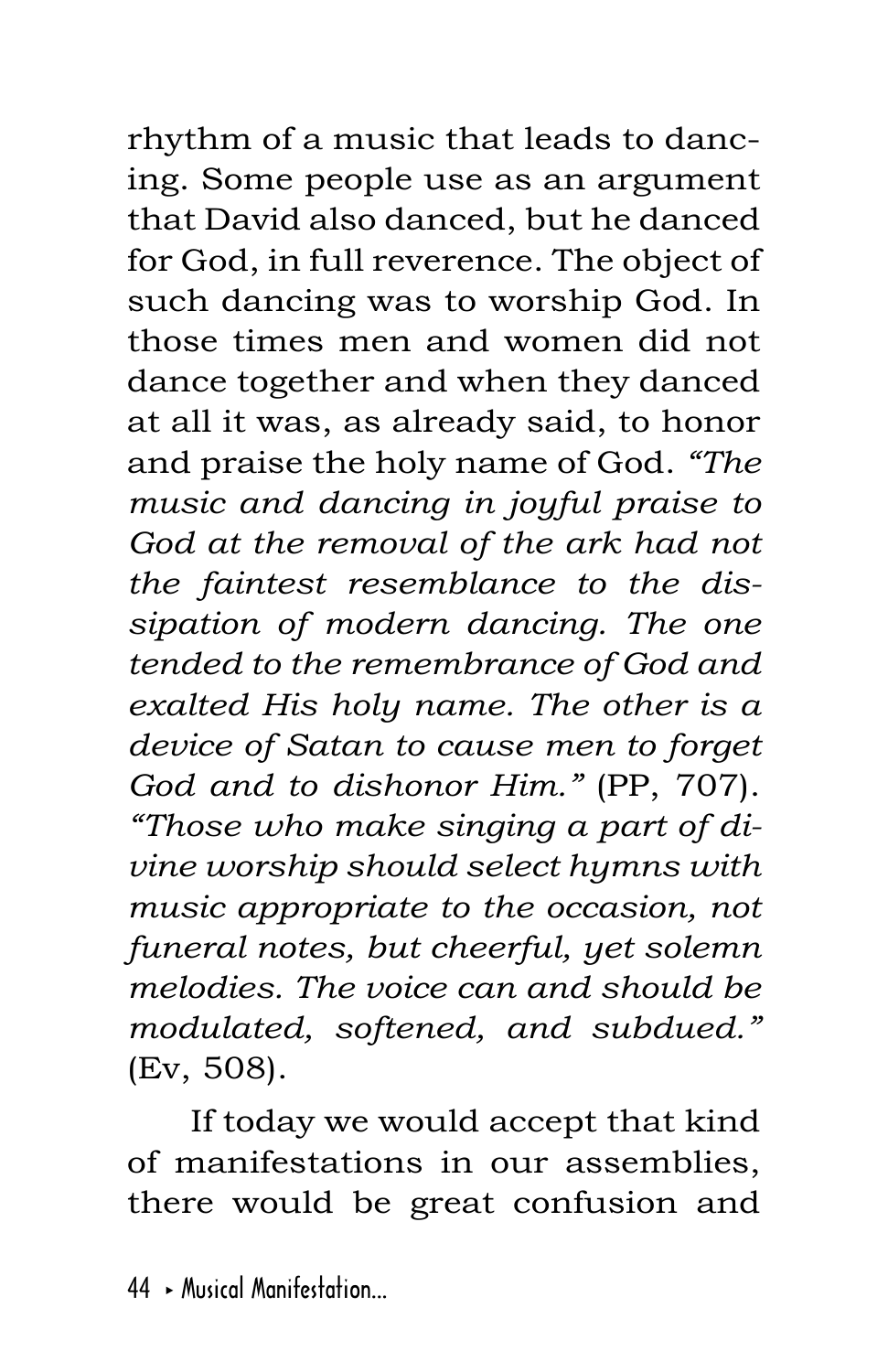irreverence that would be contrary to the teachings in God's word that urges us to do everything decently, orderly and for God's glory.

#### *b) Musical instruments may be used*

On many occasions this matter has caused polemics that have not helped the church to grow spiritually. The clash of opinions has taken place mainly between the youth and adults. Our youth are "bombarded" with modern music and it is impossible to escape to a place where its magnetizing tunes are nor heard.

Today's synthetic music, with its monotonous tunes, rhythms, jangling, dissonance, and the thousands of obscene texts it entails, it is chained and maybe it is better to say "saturated"of percussion. There is no music in which the battery, with its captivating and provoking rhythm inviting to move is not heard; rhythm, rhythm, movement, dancing, to lead the youth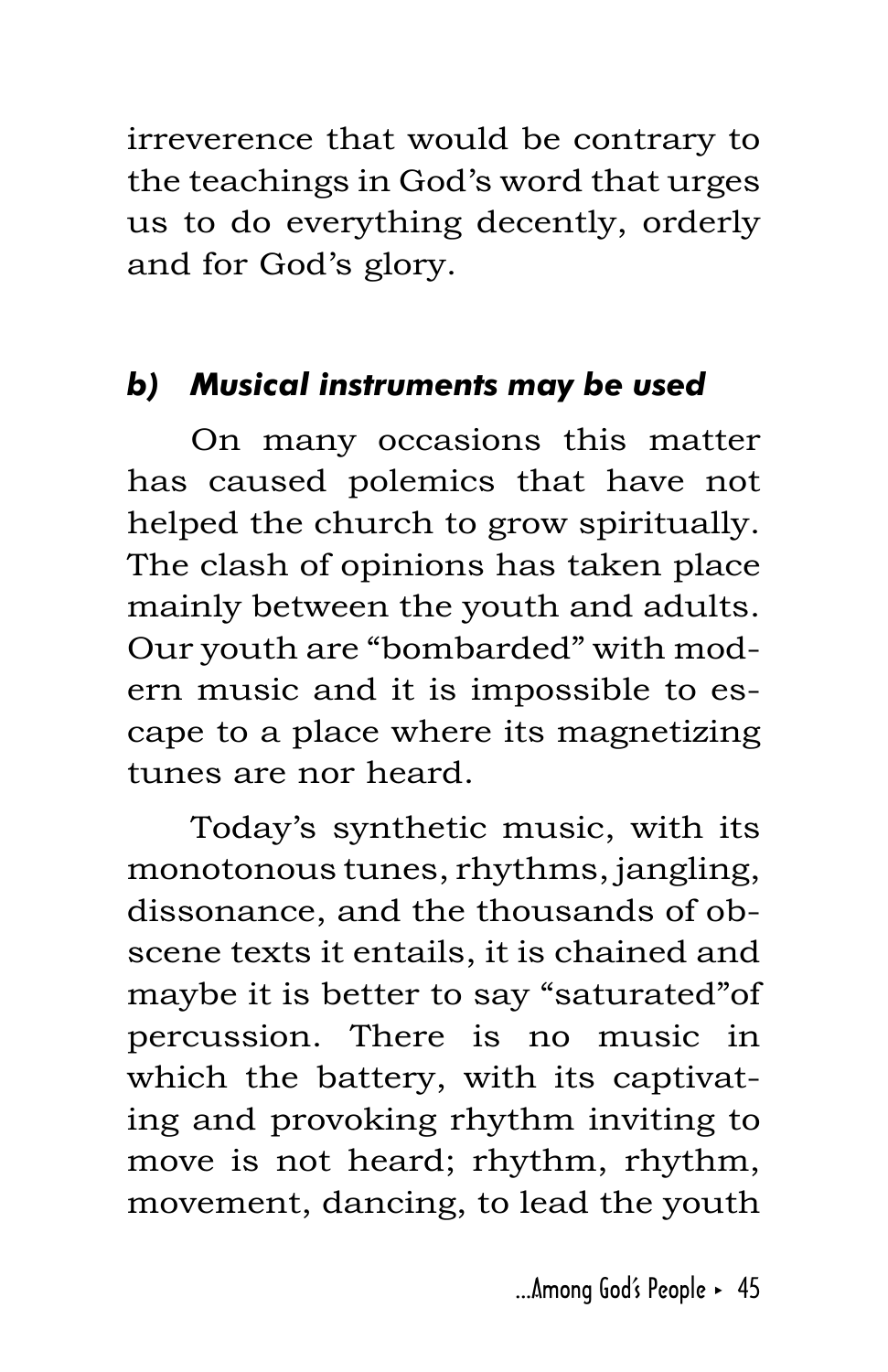to move, to dance, to ecstasy and frenzy. It is the same style of music, in modern version, used by ancestral tribes in order to reach the ecstasy that leads them to communicate with the spirits or with their god. Therefore, to introduce batteries, drums or other percussion instruments in our churches would be to open the door to the influence of the devil, to prepare the way to the satanic majesty to work "from within" in the work of captivating and destroying the hearts of Christians.

There is a text in the prophecies that calls my attention, since it has a certain prophecy regarding drums, shouting and dancing, *"The things you have described as taking place in Indiana, the Lord has shown me would take place just before the close of probation. Every uncouth thing will be demonstrated. There will be shouting, with drums, music, and dancing. The senses of rational beings will become so confused that they cannot be trusted to make right decisions. And*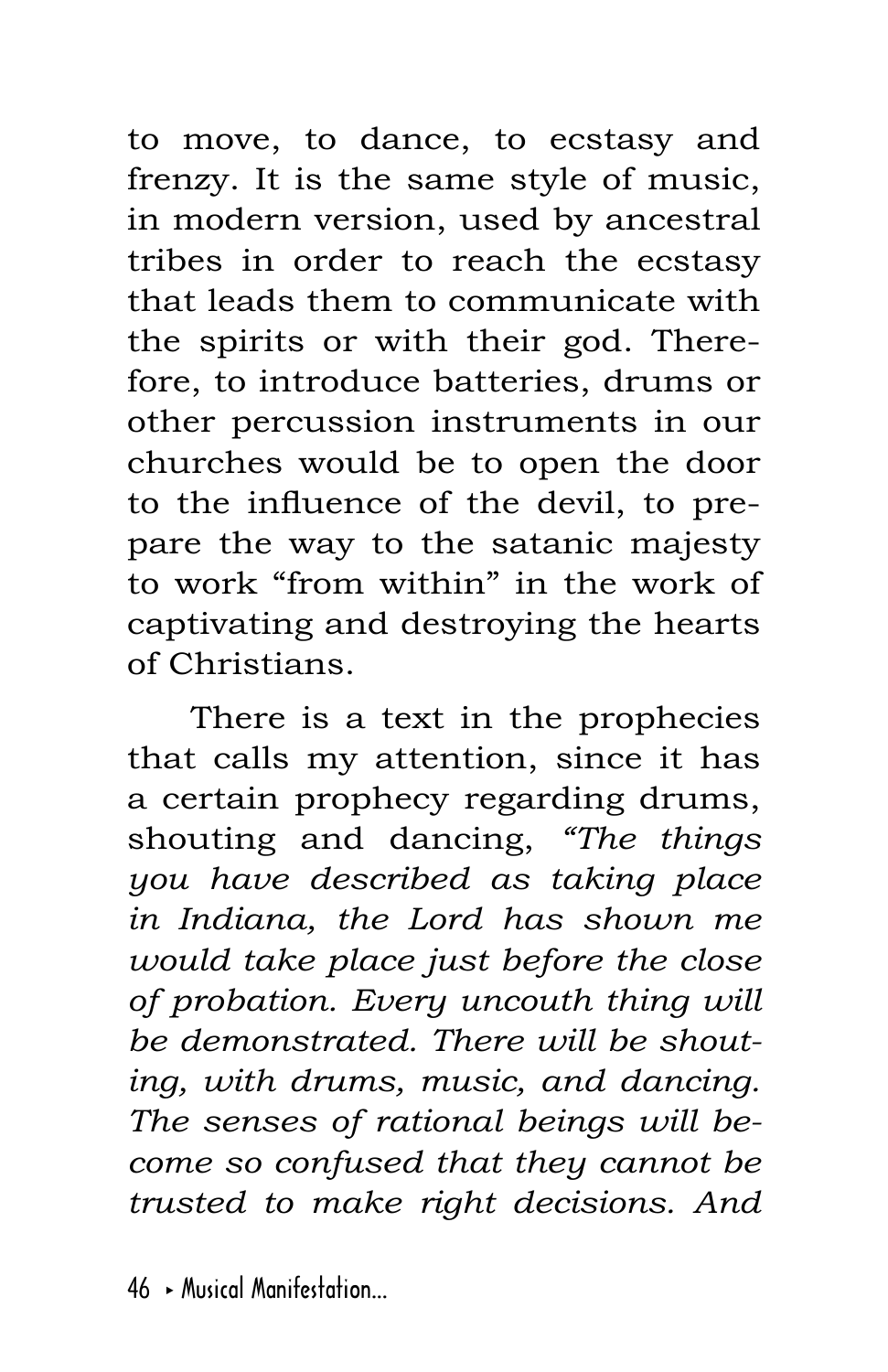*this is called the moving of the Holy Spirit. "The Holy Spirit never reveals itself in such methods, in such a bedlam of noise. This is an invention of Satan to cover up his ingenious methods for making of none effect the pure, sincere, elevating, ennobling, sanctifying truth for this time. Better never have the worship of God blended with music than to use musical instruments to do the work which last January was represented to me would be brought into our camp meetings. The truth for this time needs nothing of this kind in its work of converting souls. A bedlam of noise shocks the senses and perverts that which if conducted aright might be a blessing. The powers of satanic agencies blend with the din and noise, to have a carnival, and this is termed the Holy Spirit's working."* (2MS, 36).

On the other hand, it is not good or advisable to prohibit the use of all musical instruments in our churches, except for the organ, because they are considered profane. Let us remember that the Bible speaks about the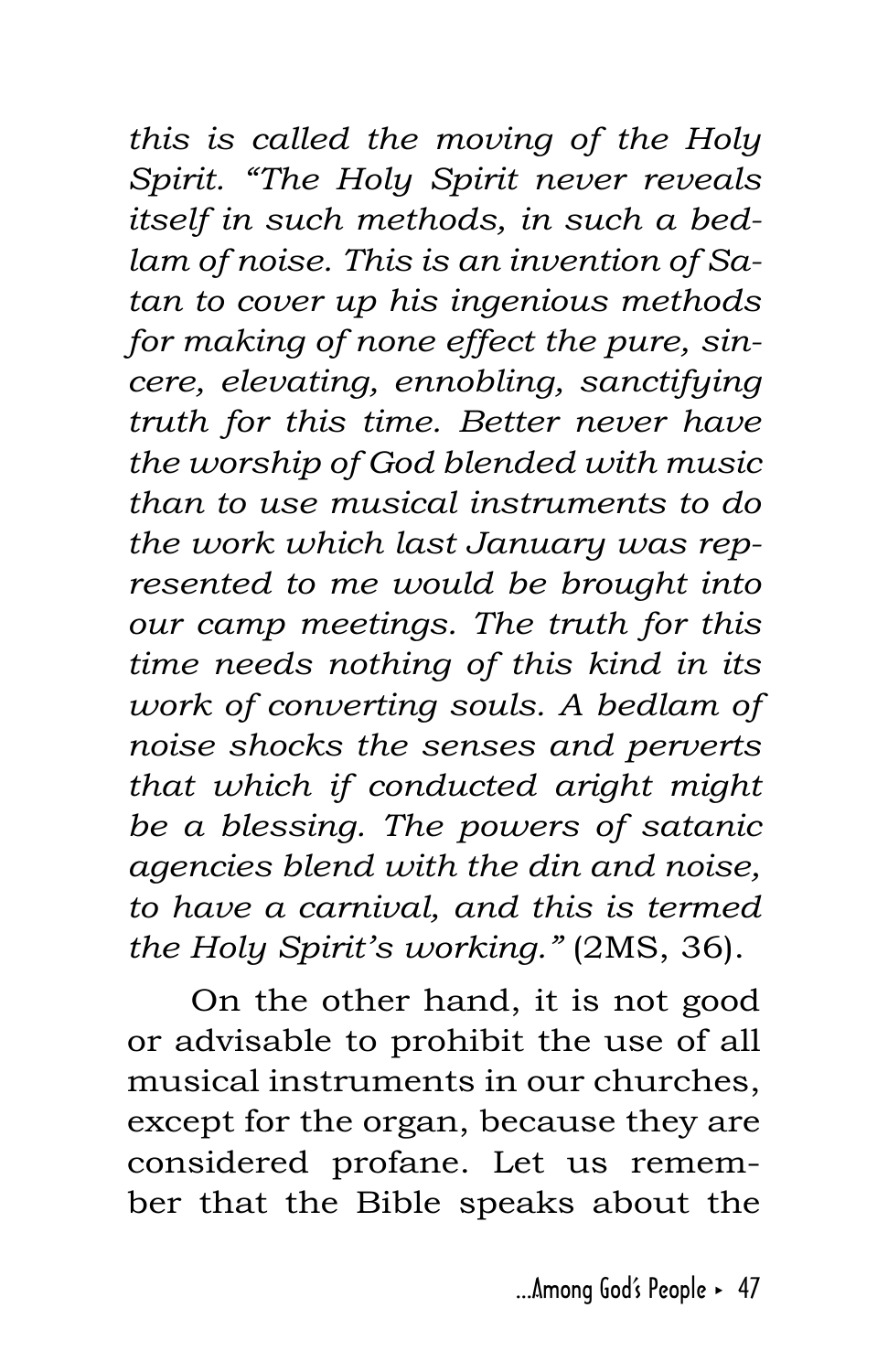zither, the harp, the flute, the trumpet, etc. and the Spirit of prophecy urges us that whenever possible musical instruments should be used to accompany singing: *"Let the talent of singing be brought into the work. The use of musical instruments is not at all objectionable. These were used in religious services in ancient times. The worshipers praised God upon the harp and cymbal, and music should have its place in our services. It will add to the interest."* (Ev, 150).

## *b) No shouting or jangling*

*"I have often been pained to hear untrained voices, pitched to the highest key, literally shrieking the sacred words of some hymn of praise. How inappropriate those sharp, rasping voices for the solemn, joyous worship of God. I long to stop my ears, or flee from the place, and I rejoice when the painful exercise is ended..."* (Ev, 507).

 $48$  > Musical Manifestation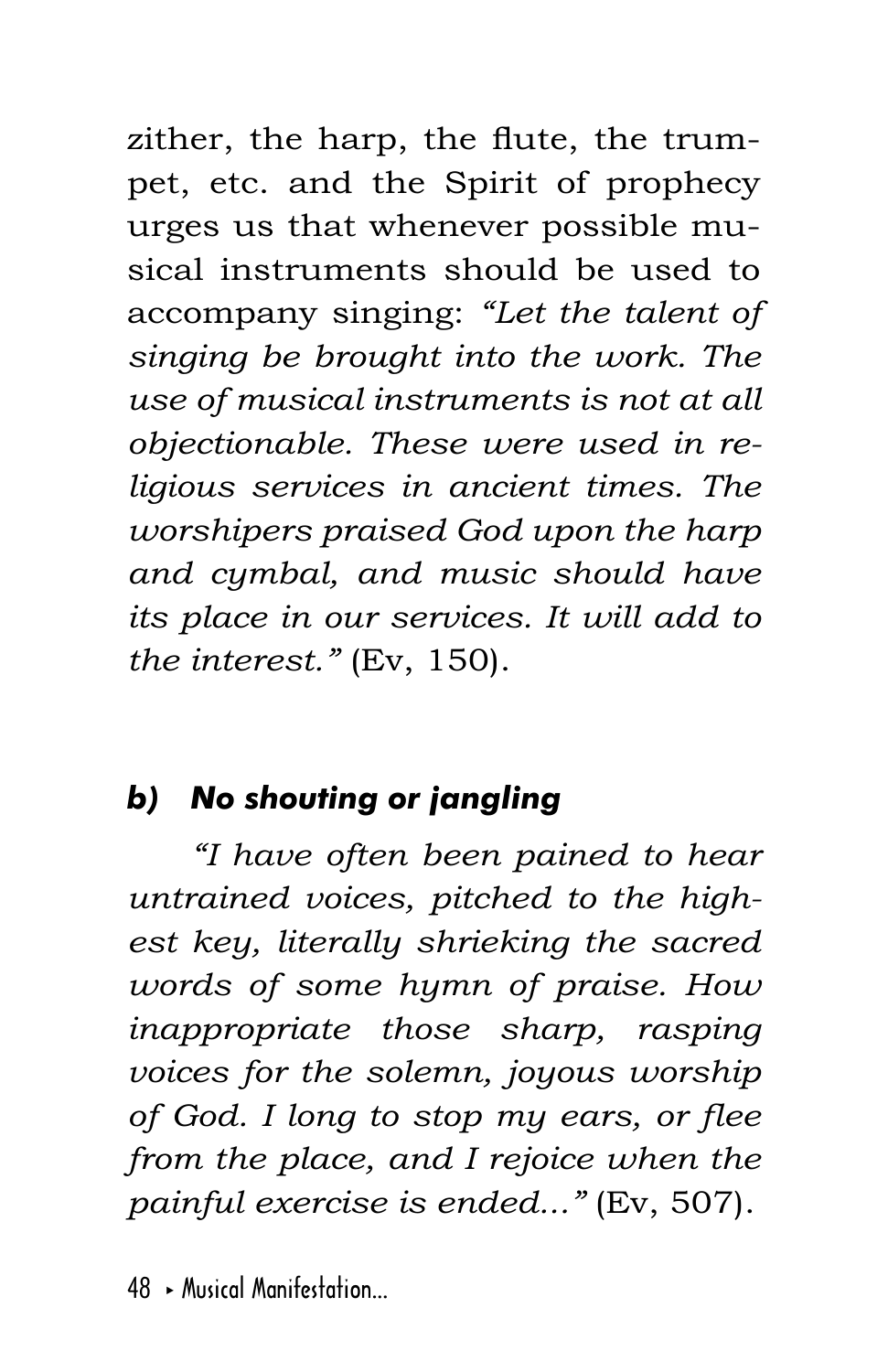*"I saw that all should sing with the spirit and with the understanding also. God is not pleased with jargon and discord. Right is always more pleasing to Him than wrong. And the nearer the people of God can approach to correct, harmonious singing, the more is He glorified, the church benefited, and unbelievers favorably affected."* (Ev, 508).

#### *c) Clear and soft tones*

*"Let all take time to cultivate the voice, so that God's praise can be sung in clear, soft tones."* (Ev, 504).

#### *d) Correct pronounciation*

*"It is not loud singing that is needed, but clear intonation, correct pronunciation, and distinct utterance."*  (Ev, 504).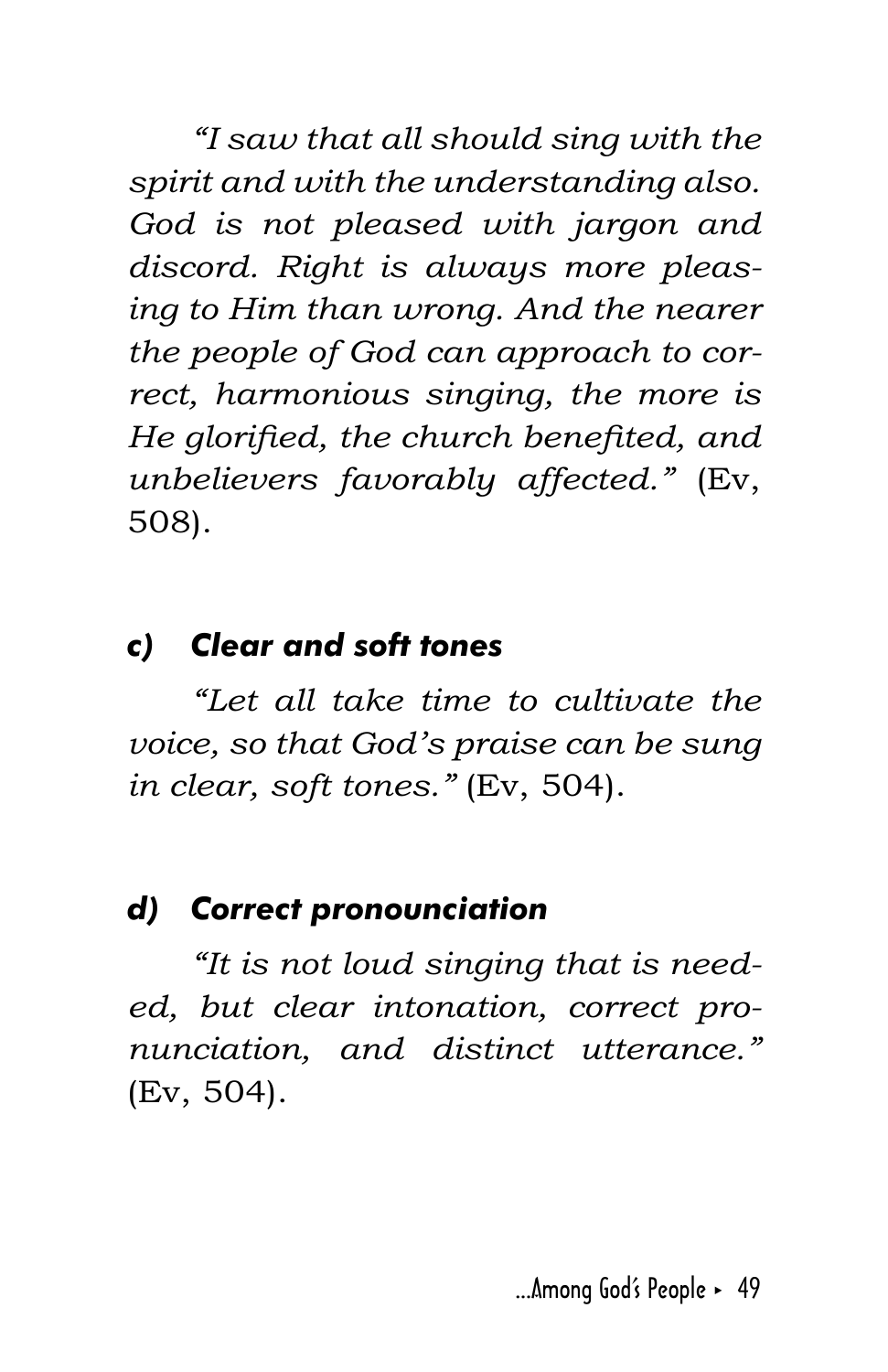#### *e) No theatrical acts*

*"His singing does not have an influence to subdue the heart and touch the feelings.... The demonstrations and bodily contortions, the unpleasant appearance of the strained, forced effort has appeared so out of place for the house of God, so comical, that the serious impressions made (by the sermon) upon the minds have been removed…"*  (3SM 333).

This is applied to forms, but there is something that should not be forgotten, and it is what motivates us to use this talent.

Why do I sing? Is it for God's glory or for mine? At the General Conference in 1997, we spoke about music and the conclusion was reached that each country has a peculiar way of playing and that a stereotyped way of singing and playing an instrument cannot be imposed for the whole world, but what counts it to respect the previous guidelines.

50 · Musical Manifestation...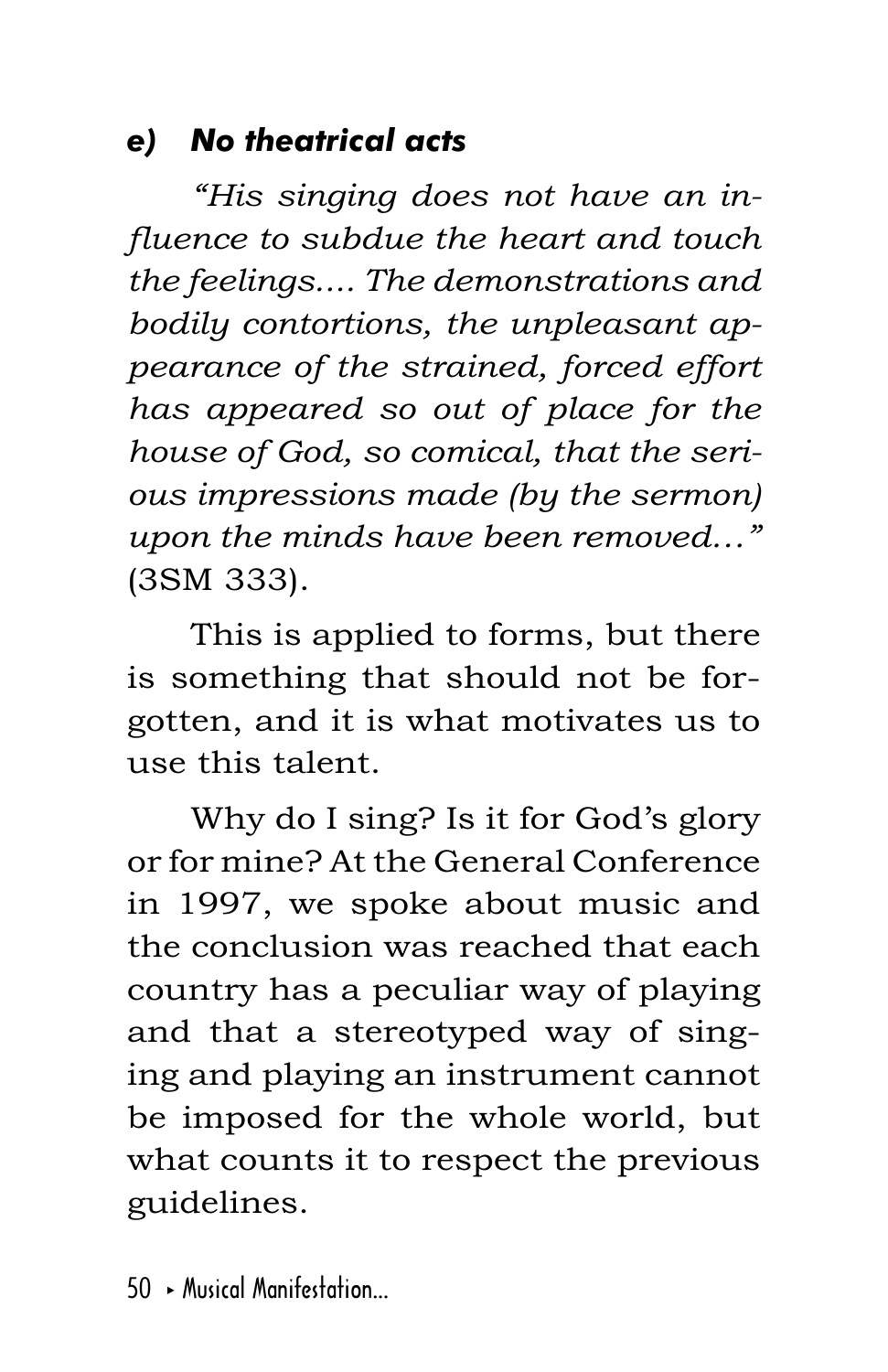Let us take more time to sing in our churches since thanks God we have brothers and sisters who know music, some who compose songs, others who can skillfully play a musical instrument.

The most joyful moments I remember in a church are related to music. Through music one can make friends, souls are joined together and the heart is lifted up to God.

What a wonderful gift God has given us! Shall we use it for His honour and glory? When we sing upon this earth we are preparing to sing in the heavenly courts. In heaven, the redeemed will sing songs whose music is impossible to know while we are here (1 Cor. 2:9), but we surely know that through endless centuries, music will continue to be a way of edifying and praising our God, and the Lamb.

John the Revelator, takes us to that glorious time in the future, where there will be indescribable joy and love, and shows the redeemed ones singing